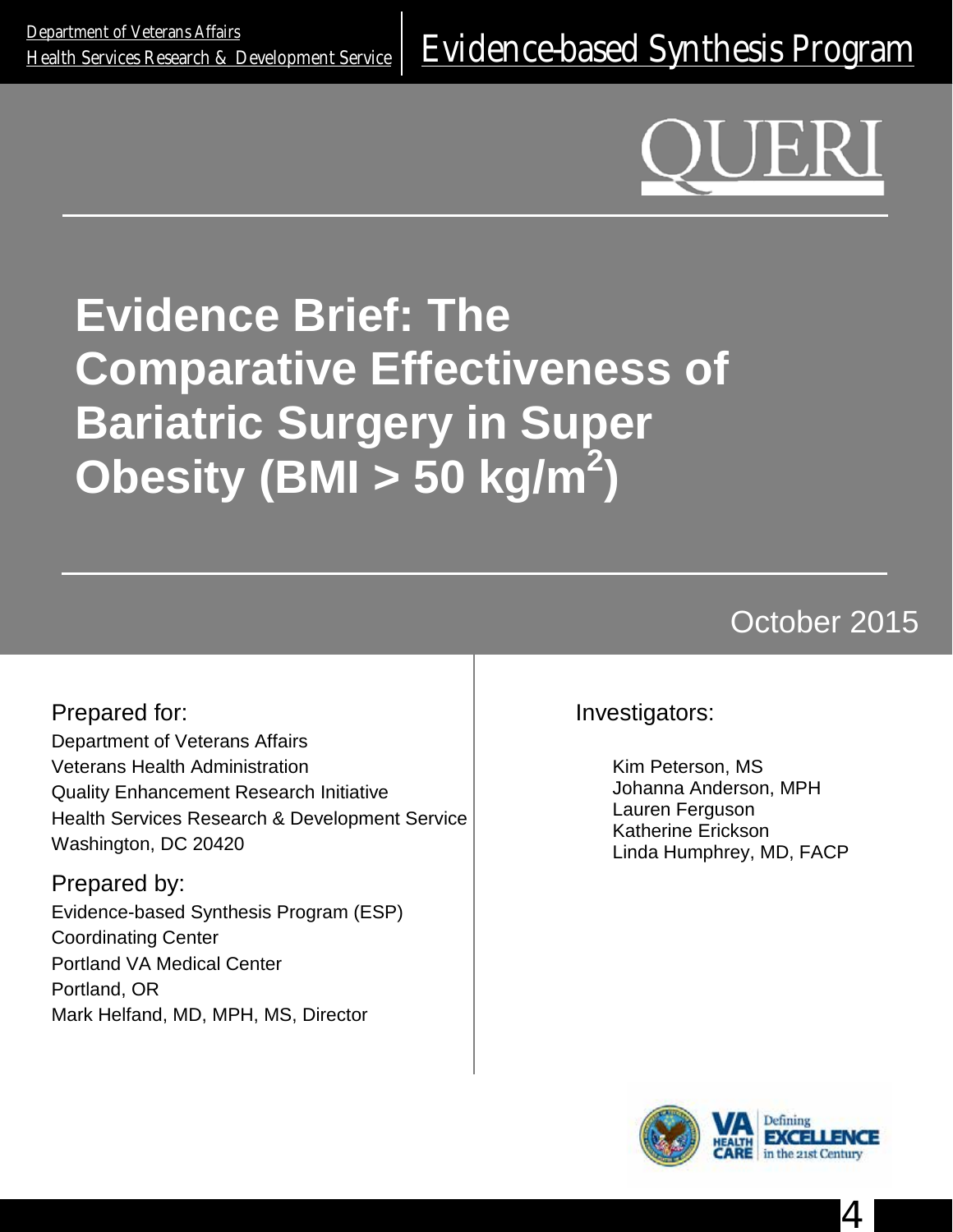## **PREFACE**

The VA Evidence-based Synthesis Program (ESP) was established in 2007 to provide timely and accurate syntheses of targeted healthcare topics of particular importance to clinicians, managers, and policymakers as they work to improve the health and healthcare of Veterans. QUERI provides funding for four ESP Centers, and each Center has an active University affiliation. Center Directors are recognized leaders in the field of evidence synthesis with close ties to the AHRQ Evidence-based Practice Centers. The ESP is governed by a Steering Committee comprised of participants from VHA Policy, Program, and Operations Offices, VISN leadership, field-based investigators, and others as designated appropriate by QUERI/HSR&D.

The ESP Centers generate evidence syntheses on important clinical practice topics. These reports help:

- Develop clinical policies informed by evidence;
- Implement effective services to improve patient outcomes and to support VA clinical practice guidelines and performance measures; and
- Set the direction for future research to address gaps in clinical knowledge.

The ESP disseminates these reports throughout VA and in the published literature; some evidence syntheses have informed the clinical guidelines of large professional organizations.

The ESP Coordinating Center (ESP CC), located in Portland, Oregon, was created in 2009 to expand the capacity of QUERI/HSR&D and is charged with oversight of national ESP program operations, program development and evaluation, and dissemination efforts. The ESP CC establishes standard operating procedures for the production of evidence synthesis reports; facilitates a national topic nomination, prioritization, and selection process; manages the research portfolio of each Center; facilitates editorial review processes; ensures methodological consistency and quality of products; produces "rapid response evidence briefs" at the request of VHA senior leadership; collaborates with HSR&D Center for Information Dissemination and Education Resources (CIDER) to develop a national dissemination strategy for all ESP products; and interfaces with stakeholders to effectively engage the program.

Comments on this evidence report are welcome and can be sent to Nicole Floyd, ESP CC Program Manager, at Nicole. Floyd@va.gov.

**Recommended citation:** Peterson K, Anderson J, Ferguson L, Erickson K, Humphrey L. Evidence Brief: Comparative Effectiveness of Bariatric Surgery in Super Obesity (BMI > 50 kg/m2). VA ESP Project #09-199; 2015.

This report is based on research conducted by the Evidence-based Synthesis Program (ESP) Coordinating Center located at the Portland VA Health Care System, Portland, OR, funded by the Department of Veterans Affairs, Veterans Health Administration, Office of Research and Development, Quality Enhancement Research Initiative. The findings and conclusions in this document are those of the author(s) who are responsible for its contents; the findings and conclusions do not necessarily represent the views of the Department of Veterans Affairs or the United States government. Therefore, no statement in this article should be construed as an official position of the Department of Veterans Affairs. No investigators have any affiliations or financial involvement (eg, employment, consultancies, honoraria, stock ownership or options, expert testimony, grants or patents received or pending, or royalties) that conflict with material presented in the report.

i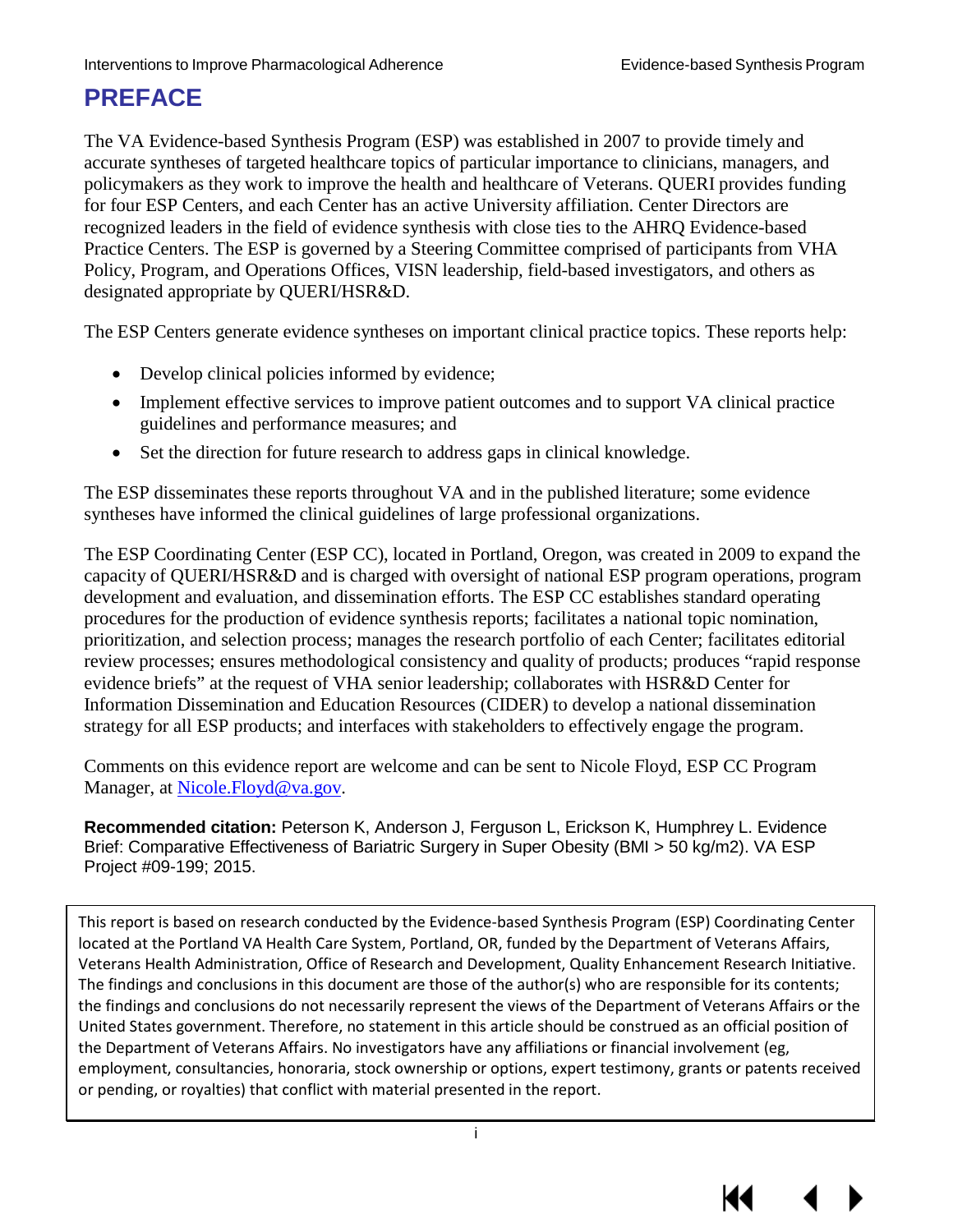$M \rightarrow$ 

## **TABLE OF CONTENTS**

| Key Question 1: What are the barriers to obtaining bariatric surgery in super obese adults? 11                                                                                      |
|-------------------------------------------------------------------------------------------------------------------------------------------------------------------------------------|
| Key Question 2: In super obese adults, what is the comparative effectiveness of bariatric<br>surgery versus nonsurgical treatments $(eg,$ dietary changes, lifestyle interventions, |
| Key Question 3: In super obese adults, what is the comparative effectiveness of different                                                                                           |
| Laparoscopic Roux-en-Y Gastric Bypass (LRYGB) vs Duodenal Switch (DS) 13                                                                                                            |
| Laparoscopic Roux-en-Y Gastric Bypass (LRYGB) vs Laparoscopic Adjustable Gastric                                                                                                    |
| Laparoscopic Roux-en-Y Gastric Bypass (LRYGB) vs Laparoscopic Sleeve Gastrectomy                                                                                                    |
|                                                                                                                                                                                     |
|                                                                                                                                                                                     |
|                                                                                                                                                                                     |
|                                                                                                                                                                                     |
|                                                                                                                                                                                     |
|                                                                                                                                                                                     |
|                                                                                                                                                                                     |

## **FIGURES AND TABLES**

| Table 3. Post-hoc analyses of hazard ratios for the comparison of mortality between bariatric<br>surgery and usual care for subgroups of super obese $(BMI > 50 \text{ kg/m}^2$ and non-super obese (BMI |  |
|----------------------------------------------------------------------------------------------------------------------------------------------------------------------------------------------------------|--|
| Table 4. Outcomes in studies that compared duodenal switch versus gastric bypass in the super                                                                                                            |  |
|                                                                                                                                                                                                          |  |
|                                                                                                                                                                                                          |  |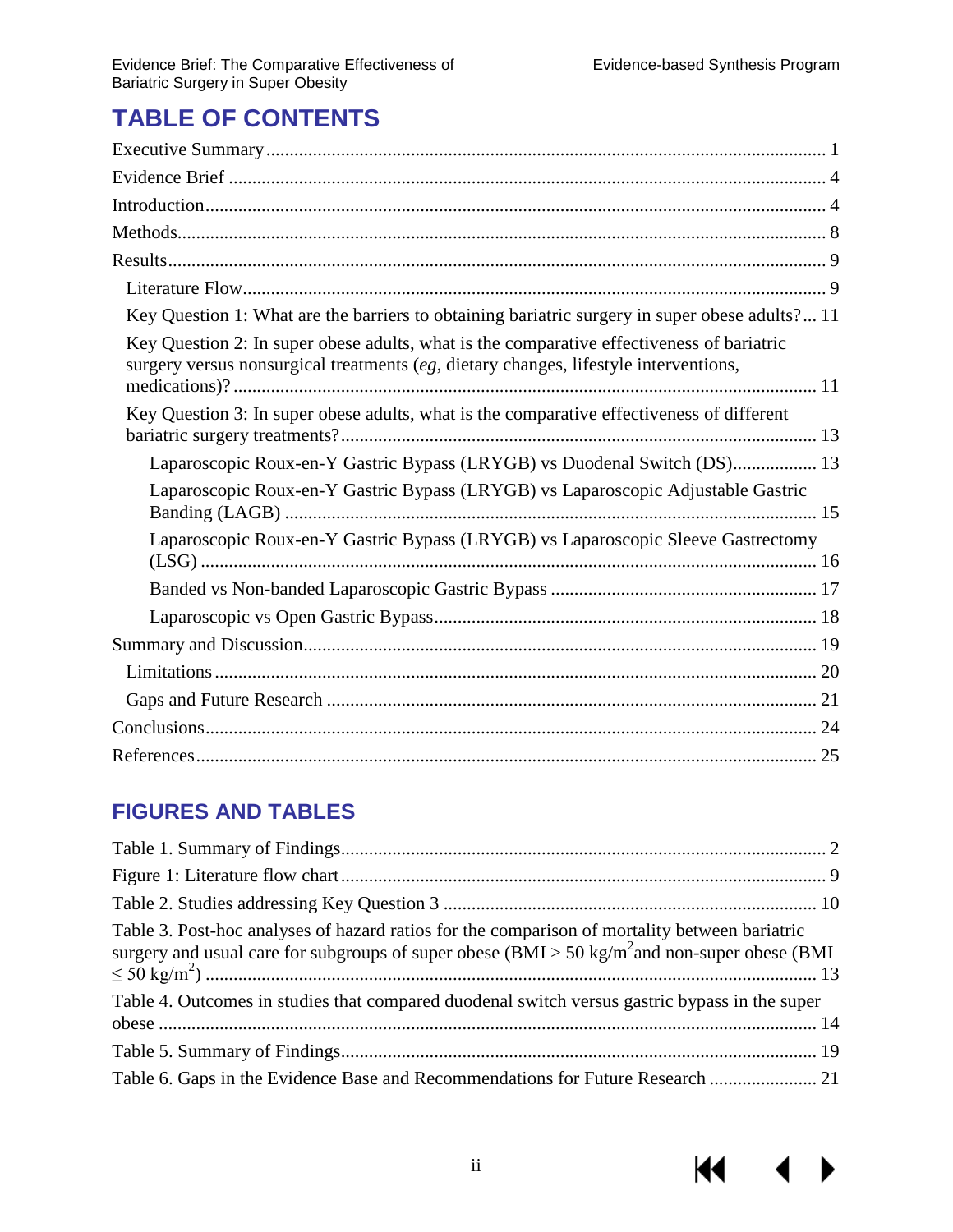## <span id="page-3-0"></span>**EXECUTIVE SUMMARY**

While experts agree there is high-quality evidence that bariatric surgery leads to greater weight loss and more type 2 diabetes remission than nonsurgical treatments among morbidly obese patients in general, questions remain regarding the precise balance of benefits and harms of bariatric surgery in super obese patients  $(BMI > 50 \text{ kg/m}^2)$ . This subgroup has seen the highest growth in prevalence between 1986 and 2010 and is associated with disproportionately higher health care costs.

However, we found the published literature that separates out the super obese insufficient to determine the precise balance of benefits and harms of bariatric surgery compared to nonsurgical treatment (*ie*, lifestyle, dietary changes, pharmacotherapy) in this subpopulation. Compared with usual care, one large retrospective VA study<sup>1</sup> provided limited evidence that bariatric surgery can increase mortality in the first year, but decrease mortality long-term among super obese Veterans (Table 1). However, the care provided to the control group, nonsurgical or no treatment, was not well-defined, information about many key issues was missing (*eg,* smoking, severity of comorbidities), and the study did not evaluate a complete set of key outcomes, including weight loss, obesity-related disease remission, complications, and cost.

Non-VA studies that compared different bariatric surgical approaches (Table 1) suggested some differences in weight loss and complications. Laparoscopic gastric bypass generally resulted in greater short-term proportion of excess weight loss (%EWL) than did other procedures, particularly when banding was used. Duodenal switch, the most technically complex of all bariatric procedures, led to greater long-term weight loss than did gastric bypass, but there were more complications. However, these findings likely have low applicability to Veterans since patients were primarily females in their mid-30s to 40s and information was missing on diabetes, mental illness, and other important comorbidities. We found no studies that evaluated barriers to obtaining bariatric surgery in super obese adults.

Because current evidence that separates out the super obese is very limited, we recommend that the HSR&D State of the Art Conference (SOTA) prioritize studies to confirm subgroup findings from earlier research (Arterburn et a[l](#page-27-0)<sup>1</sup>) comparing bariatric surgery with nonsurgical treatment in the super obese. Answering questions about the long-term comparative effectiveness of these weight loss interventions will help to determine the relevance of questions about surgical approach and barriers. The most practical method is to use a larger sample from existing VA Surgical Quality Improvement Program (VASQUIP) data. To best remedy key limitations of current

#### *Background*

HSR&D is sponsoring a State of the Art Conference (SOTA) to review the state of research evidence on and the relevance to the VA population on a broad range of obesity-related questions, including the role of bariatric surgery in super obesity  $(BMI >$  $50 \text{ kg/m}^2$ ). As no previous evidence review has broadly focused on the super obese subgroup, the SOTA committee requested that the ESP Coordinating Center (ESP CC) conduct a brief review of the evidence on the barriers to obtaining bariatric surgery in super obese adults and on the comparative effectiveness of bariatric surgery versus nonsurgical treatments and of different bariatric surgical procedures.

#### *Methods*

We searched MEDLINE®, the Cochrane Database of Systematic Reviews, and the Cochrane Central Registry of Controlled Trials using terms for appointments, reminders and schedules. We used prespecified criteria for rating internal validity and strength of the evidence for each outcome and comparison. See our PROSPERO protocol for our full methods.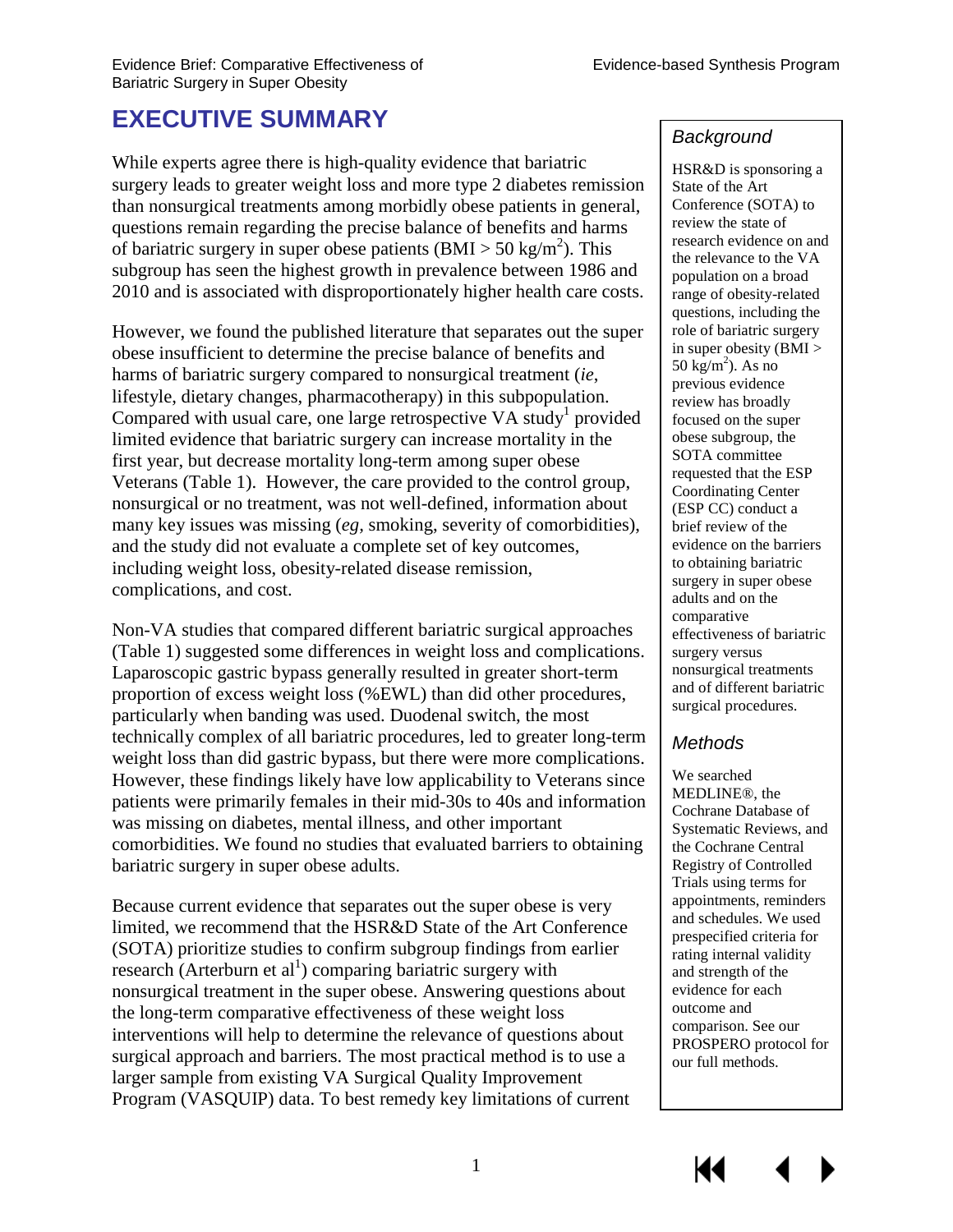research, a quality improvement study should consider incorporating some of the following features: (1) match to patients with comparable eligibility for surgery and documented participation in a well-characterized intensive lifestyle intervention such as the VA's national MOVE!® program; (2) evaluate a more complete set of outcomes, including complications, obesity-related disease remission, and cost; (3) evaluate the role of a broader range of patient factors in the variation of outcomes, including smoking, mental illness, duration of diabetes, preoperative weight loss; (4) identify whether there is a specific BMI threshold  $>$  50 kg/m<sup>2</sup> that is most predictive of benefit and; (5) to help inform how much weight loss is enough to provide health benefits, evaluate the correlation between weight loss and comorbidity resolution and survival. Another option for evaluating the comparative effectiveness of bariatric surgery in the super obese is to use the large body of data from existing studies with broader populations of patients with BMI > 35 kg/m<sup>2</sup> to conduct an individual patient data meta-analysis of included patients with BMI > 50 kg/m<sup>2</sup>.

<span id="page-4-0"></span>**Table 1. Summary of Findings: Comparative Effectiveness of Bariatric Surgery versus Non-Surgical Treatment and Between Different Bariatric Surgeries in Studies or Subgroup Analyses Exclusively of Super Obese (BMI > 50 kg/m2) Patients** 

| Number and type of studies<br>and sample sizes                                                                                                                               | Outcomes < 5 years (All low-<br>strength unless otherwise noted)                                                                                                               | Outcomes $\geq$ 5 years (All<br>low-strength unless<br>otherwise noted)                                                                                                                                                                                                                      |
|------------------------------------------------------------------------------------------------------------------------------------------------------------------------------|--------------------------------------------------------------------------------------------------------------------------------------------------------------------------------|----------------------------------------------------------------------------------------------------------------------------------------------------------------------------------------------------------------------------------------------------------------------------------------------|
| <b>Surgery vs Non-surgery</b>                                                                                                                                                |                                                                                                                                                                                |                                                                                                                                                                                                                                                                                              |
| 1 VA post-hoc subgroup<br>analysis from a retrospective<br>cohort <sup>1</sup> , N=2860                                                                                      | <b>é</b> mortality at 1 year; 4.93% vs<br>2.77%, aHR 1.57 (95% CI, 1.08-2.76)<br>$\hat{e}$ mortality at > 1 year to 5 years;<br>5.48% vs 11.4%, aHR 0.46 (95% CI,<br>0.33-0.64 | $\hat{e}$ mortality at > 5 years to 14<br>years; 9.5% vs 17.5%, aHR<br>$0.45$ (95 %CI, 0.34-0.60)                                                                                                                                                                                            |
|                                                                                                                                                                              | Duodenal Switch (DS) vs Laparoscopic Roux-en-Y Gastric Bypass (LRYGB)                                                                                                          |                                                                                                                                                                                                                                                                                              |
| Short-term: 6 non-VA,<br>retrospective cohorts <sup>3,4,47,49-51</sup><br>N=27,645<br>Long-term: 1 non-VA $RCT2$ ,<br>$N = 55$                                               | Insufficient evidence                                                                                                                                                          | <b>é</b> weight loss for DS; %<br>patients with BMI > 40 kg/m <sup>2</sup> :<br>DS=14% vs GB=55.3%,<br>$P=0.001$<br>é hospital admissions; 59%<br>vs 29%, $P=0.02$ and surgeries<br>related to the initial procedure<br>for DS; 45% vs 10%, P=0.002<br>= mortality and diabetes<br>remission |
|                                                                                                                                                                              | Laparoscopic Roux-en-Y Gastric Bypass (LRYGB) vs Laparoscopic Adjustable Gastric Banding (LAGB)                                                                                |                                                                                                                                                                                                                                                                                              |
| 1 non-VA, single center,<br>retrospective cohort <sup>3</sup> , N=106                                                                                                        | <b>é</b> %EWL for LRYGB at 16 months;<br>52% vs 31%, p<0.001<br>= mortality and early complications<br>late complications for LRYGB;<br>28% vs 78%, p<0.05                     | No evidence                                                                                                                                                                                                                                                                                  |
| Laparoscopic Roux-en-Y Gastric Bypass (LRYGB) vs Laparoscopic Sleeve Gastrectomy (LSG)                                                                                       |                                                                                                                                                                                |                                                                                                                                                                                                                                                                                              |
| Super obese: 2 non-VA, single<br>center retrospective cohorts <sup>4,5</sup><br>$N = 107$<br>Super-super obese: 1 non-VA<br>single center retrospective<br>cohort, $6$ N=135 | Super obese: $\acute{\mathbf{e}}$ %EWL for LRYGB<br>at 12 months; 63.9% vs 43.9%,<br>p<0.05<br>= mortality and complications<br>Super-super obese: Insufficient<br>evidence    | No evidence                                                                                                                                                                                                                                                                                  |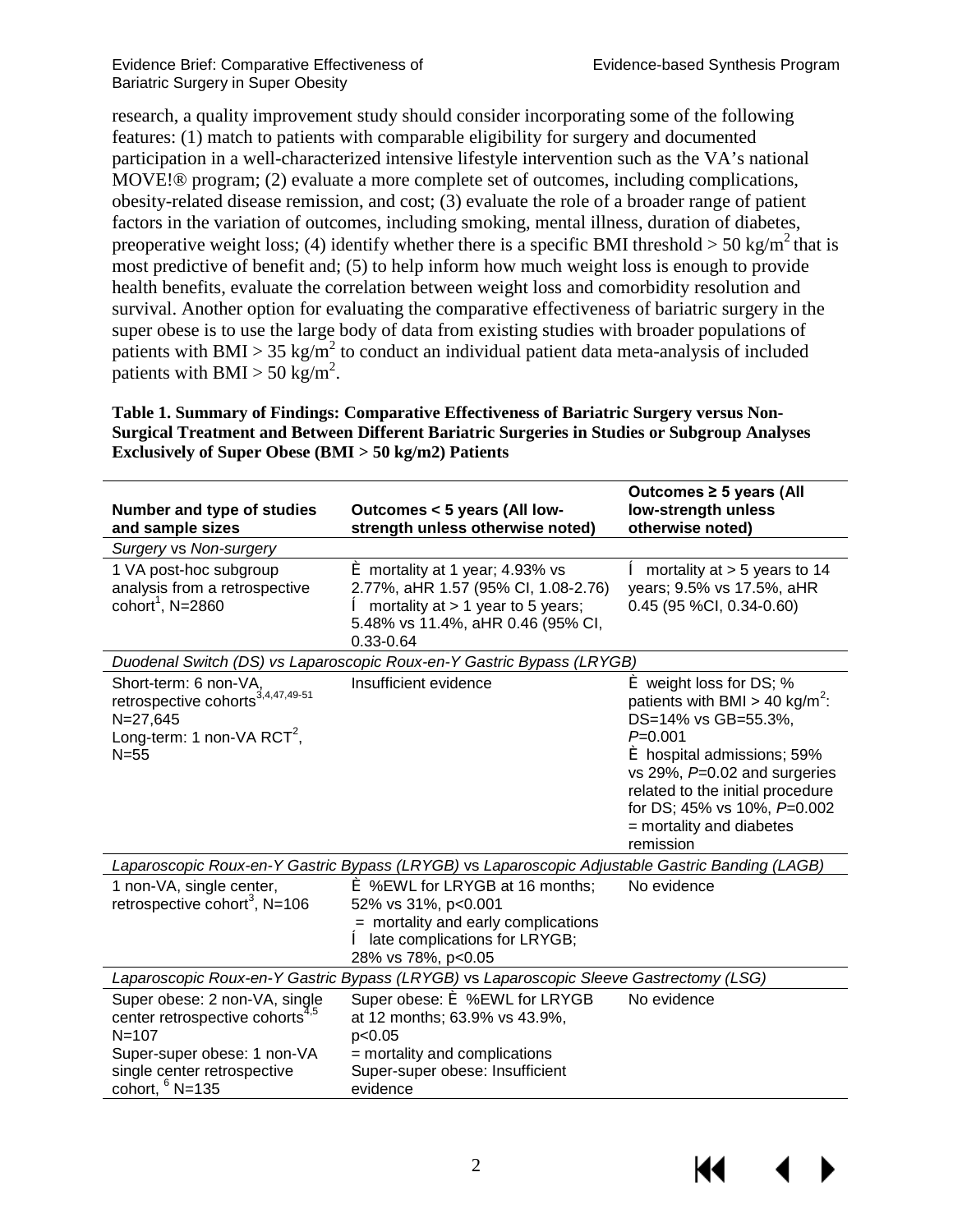$\blacklozenge$ 

 $\blacktriangleright$ 

KI I

| Outcomes < 5 years (All low-<br>strength unless otherwise noted)                                                                                                                                                                                 | Outcomes $\geq$ 5 years (All<br>low-strength unless<br>otherwise noted)                                                                             |
|--------------------------------------------------------------------------------------------------------------------------------------------------------------------------------------------------------------------------------------------------|-----------------------------------------------------------------------------------------------------------------------------------------------------|
| Banded vs Non-Banded Laparoscopic Roux-en-Y Gastric Bypass (LRYGB)                                                                                                                                                                               |                                                                                                                                                     |
| <b>é</b> %EWL for banded LRYGB at 2<br>years; 57.5% vs 47.6%, p=0.003                                                                                                                                                                            | No evidence                                                                                                                                         |
|                                                                                                                                                                                                                                                  |                                                                                                                                                     |
| Insufficient evidence                                                                                                                                                                                                                            | No evidence                                                                                                                                         |
| <b>é</b> %EWL for laparoscopic at 3<br>(22.7% vs 17.5, p=0.016) and 6<br>months (37.6% vs 30.8%, p=0.037),<br>but comparable at 1-2 years<br><b><math>\hat{e}</math></b> hernia with laparoscopic surgery<br>= mortality and other complications | No evidence                                                                                                                                         |
|                                                                                                                                                                                                                                                  | Laparoscopic vs Open Gastric Bypass<br>$*$ All law strength avidence eUD – Adjusted Herend Detic I DVCD – Lengueseenic Deux en V Cestric Dynass, DC |

\*All low-strength evidence; aHR = Adjusted Hazard Ratio, LRYGB = Laparoscopic Roux-en-Y Gastric Bypass, DS = Duodenal Switch, LAGB = Laparoscopic Adjustable Gastric Banding, LSG= Laparoscopic Sleeve Gastrectomy, %EWL = % Excess Weight Loss, T2DM = Type 2 Diabetes Mellitus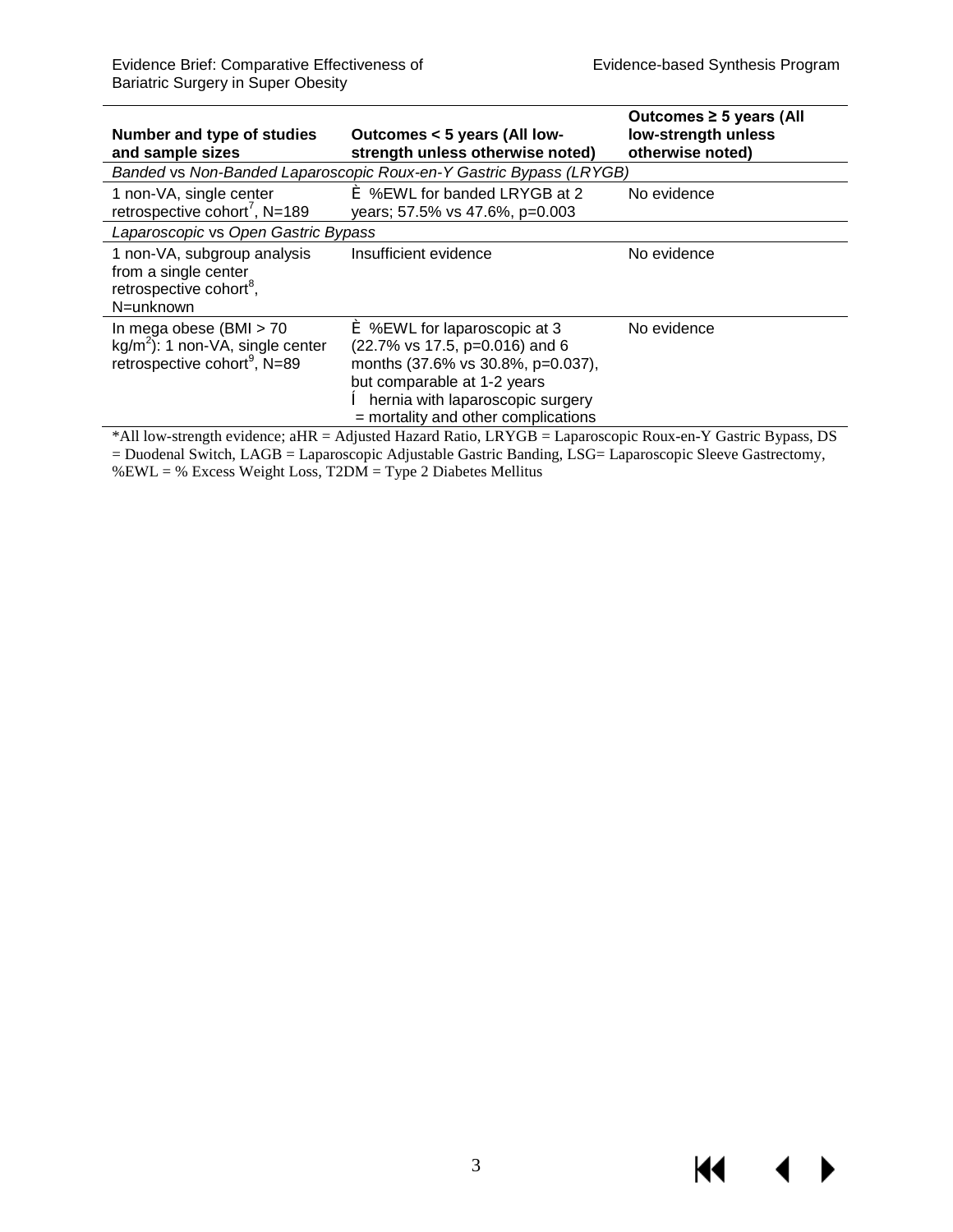## <span id="page-6-0"></span>**EVIDENCE BRIEF**

## <span id="page-6-1"></span>**INTRODUCTION**

## **PURPOSE**

Despite substantial investment of resources in the Veteran's Health Administration's (VHA) national MOVE!® weight management program and growing evidence about the effectiveness of bariatric surgery, the prevalence of obese Veterans has continued to rise over the past decade to 41.3% in fiscal year 2014 (FY14)(email communication, October 19, 2015). In response, HSR&D is sponsoring a State of the Art Conference (SOTA) to review the state of research evidence and the relevance to the VA population on a broad range of obesity-related questions, with the goals of (1) defining consensus where evidence is sufficient, (2) defining a research agenda where evidence is conflicting or limited, and (3) making practice or policy recommendations where consensus exists but is at odds with practice. Among the SOTA committee's questions are some regarding the balance of benefits and harms of bariatric surgery in patients with more extreme obesity, such as  $BMI > 50 \text{ kg/m}^2$ , commonly referred to as super obesity. The importance of resolving questions in the super obese is increasing as this subgroup has seen the highest growth in prevalence between 1986 and 2010 in the United States overall and is associated with disproportionately higher health care costs. The VA FY14 prevalence of super obesity was 0.5% (email communication, October 19, 2015). As no previous evidence review has broadly focused on the super obese subgroup, the SOTA committee requested that the ESP Coordinating Center (ESP CC) conduct a brief review of the evidence on the barriers to obtaining bariatric surgery in super obese adults, and on the comparative effectiveness of bariatric surgery versus nonsurgical treatments and between different bariatric surgical procedures.

## **BACKGROUND**

One-third of adults in the United States are obese and it is an important public health issue.<sup>11</sup> Among the various options for treating obesity, including dietary changes, exercise, lifestyle interventions, and medications, consensus has grown in support of bariatric surgery as leading to the greatest improvement in weight loss and weight-associated comorbidities compared with nonsurgical interventions, at least in the short-term.<sup>12-19</sup> Starting as far back as 1991, clinical practice guidelines, supported by data from RCTs and observational studies, have commonly identified bariatric surgery as an appropriate option for adults with body mass index (BMI)  $\geq$  40 kg/m<sup>2</sup> or BMI  $\geq$  35 kg/m<sup>2</sup> with obesity-related comorbid conditions and who have not responded to nonsurgical treatment options.<sup>[20-23](#page-28-0)</sup>

Many types of bariatric surgical procedures are available that work in different ways to contribute to weight loss: (1) reducing the amount of calories and nutrients the body absorbs (malabsorptive), (2) physically limiting the amount of food the stomach can hold (restrictive), or (3) a combination of the two.<sup>24</sup> The 4 types of bariatric surgery currently performed are Roux-en-Y gastric bypass (RYGB), sleeve gastrectomy (SG), laparoscopic adjustable gastric banding (LAGB), and duodenal switch with biliopancreatic diversion  $(DS)$ .<sup>[24](#page-28-1)[,25](#page-28-2)</sup> No guideline has recommended any particular bariatric procedure over another.<sup>12</sup>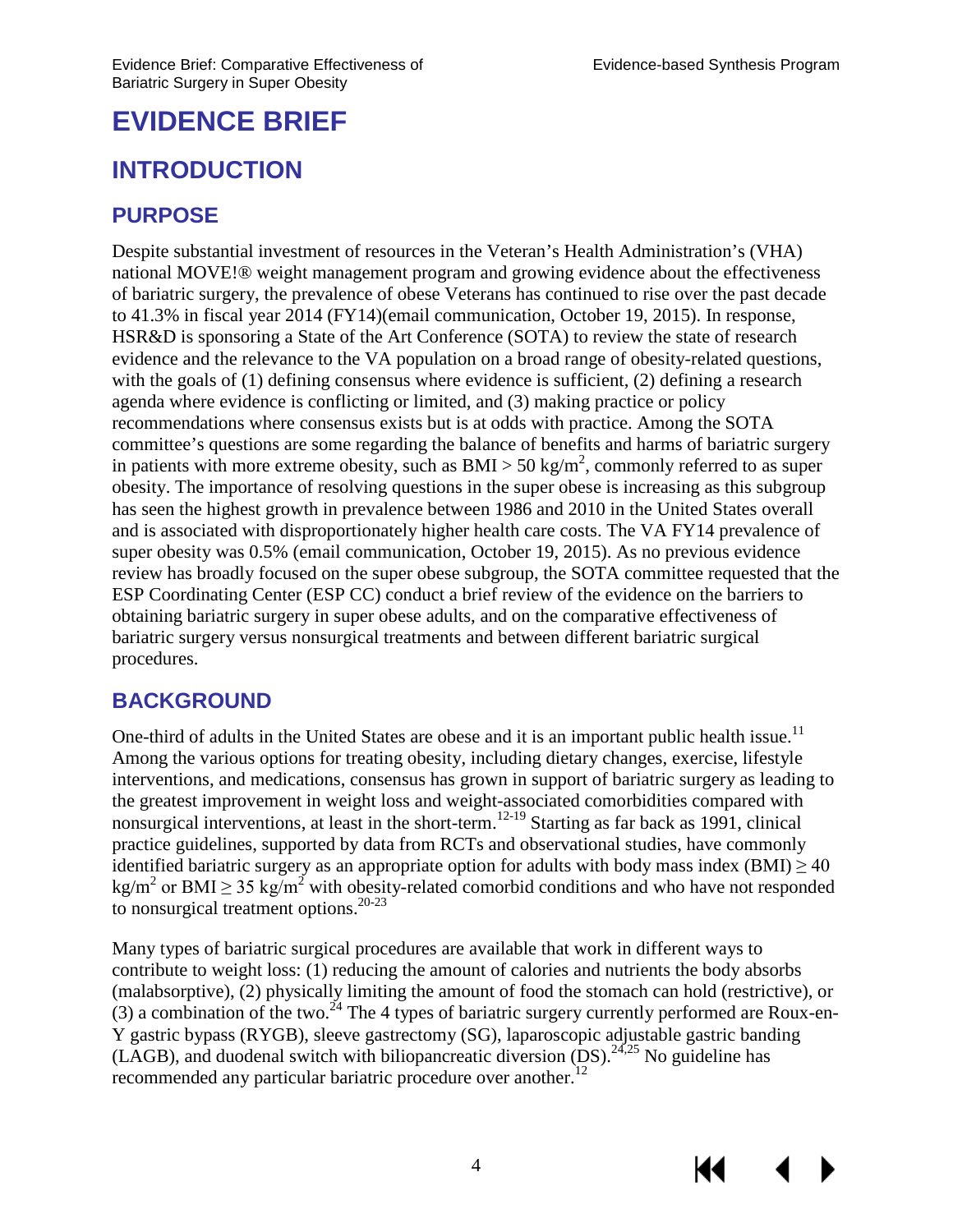KK

Questions remain, however, regarding the balance of benefits and harms of bariatric surgery in patients with the highest levels of obesity. Studies have consistently shown trends toward higher-BMI groups having markedly lower odds of successful weight loss when assessed in relation to ideal body weight (IBW) standards, such as the proportion of excess weight loss (%EWL) measure, which is calculated by dividing the actual postoperative weight loss by the amount of percent excess weight (subtract the IBW from the actual preoperative weight or BMI). This is particularly the case for patients with BMI  $>$  50 kg/m<sup>2</sup>, commonly referred to as super obese, and  $BMI > 60 \text{ kg/m}^2$ , super-super obese. A 2012 meta-analysis found that super obese patients had a 10% lower EWL after a mean of 30 months (range, 12-72 months) compared to the non-super obese (95% CI, -3.7% to -16.7%; 11 studies; N=3292) after undergoing primarily RYGB.<sup>26</sup> Additionally, a 2015 review found that, compared to patients with BMI  $\leq$  50 kg/m<sup>2</sup>, odds of achieving EWL  $> 40\%$  were lower at both 6 months (0.13; 95% CI, 0.06-0.29) and 18 months (0.43; 95% CI, 0.24-0.78) for super obese patients who underwent LAGB and lower at 6 months  $(0.12; 95\% \text{ CI}, 0.08-0.18)$  but not at 18 months following RYGB.<sup>19</sup> Secondly, as odds of mood, anxiety, and personality disorders have been shown to increase by 3% for each one BMI unit increase (95% confidence interval range, 1.02 to 1.04), super obese patients are likely to have a higher prevalence of mental health issues which may negatively affect bariatric surgery outcomes[.27](#page-28-5) Additionally, compared to the overall population receiving bariatric surgery, super obesity may represent a higher-risk bariatric surgical group, with a reported greater cumulative incidence of mortality at 30 days (1.5% vs 0.28%; mean difference, 1.25%, 95% CI, 0.56-1.94) and from 30 days to 2 years (0.6% vs 0.35%; mean difference, 0.6, 95% CI, 0.00 to 2.42),  $^{25}$ higher risk of perioperative complications (OR 1.96; 95% CI, 1.29-2.98),<sup>28</sup> and longer hospital stays (8.4 vs 5.9 days; *P=*0.001) compared to the overall population receiving bariatric surgery[.28](#page-28-6) Likewise, a recent decision analysis demonstrated that, compared with the increase in life expectancy seen following bariatric surgery for most patients with BMI > 35 kg/m<sup>2</sup> and diabetes, the gain decreases as BMI increases and ultimately results in a net loss at BMI > 62 kg/m<sup>2</sup>.<sup>29</sup>

The mechanisms for the less-than-optimal bariatric surgery outcomes in the super obese are not well-studied, but likely include that they more frequently have obesity-related, life-threatening comorbid health conditions and present greater technical and resource challenges to the surgical team and the health care system in general. For example, in one cohort of 856 Veterans, the super obese group was more likely to have hypertension, congestive heart failure, chronic obstructive pulmonary disease, an open wound or infection, and a higher American Society of Anesthesiologists (ASA) class.<sup>[30](#page-29-1)</sup> In terms of resource challenges, super obese patients may exceed limits on standard equipment, and specialized measuring, lifting, imaging, operating tools, and wheelchairs may be needed.<sup>[31](#page-29-2)</sup> A primary surgical challenge is that, because of the increased intra-abdominal pressure and reduced visualization, greater force is required for manipulating instruments, which can increase operative time and surgeon fatigue.<sup>4</sup> One small study from the Dallas VA Medical Center suggested that substantial preoperative weight loss requirements, such as through a supervised inpatient low-calorie liquid diet program, may improve morbidity and mortality in superobese patients undergoing bariatric surgery.<sup>32</sup>

Clearly, more research is needed to better understand the reasons for higher morbidity and mortality in the super obese and to identify specific clinical predictors that would inform optimization of bariatric surgery in this high-risk population.<sup>30</sup> The importance of resolving questions in the super obese is increasing, as this obesity subgroup has seen the highest growth in prevalence between 1986 and 2010 compared with less-extreme BMI subgroups and is

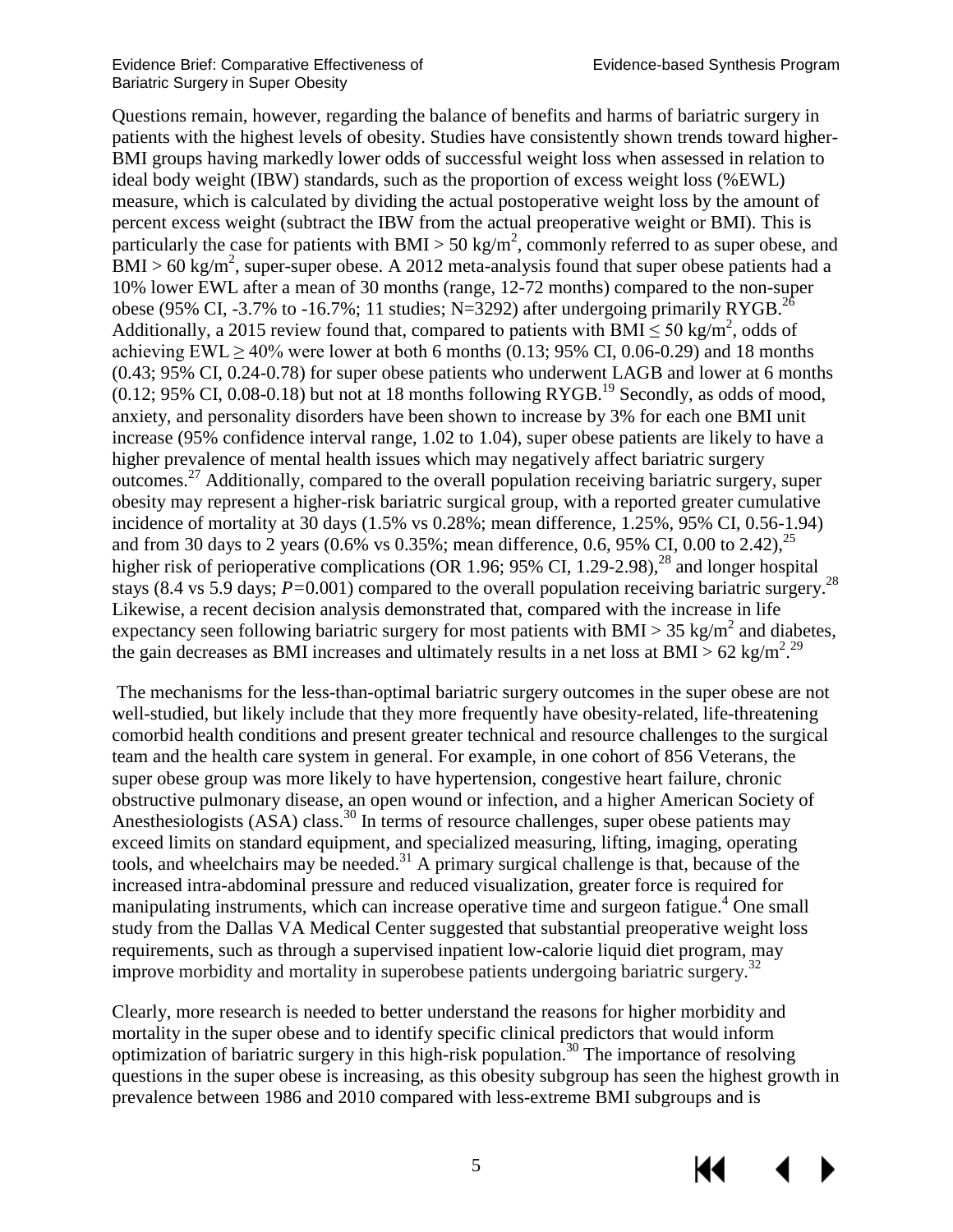associated with higher health care costs. Based on data from the Behavioral Risk Factor Surveillance System, since 1986, prevalence increases were 120% for BMI > 50 kg/m<sup>2</sup>, 100% for BMI > 40 kg/m<sup>2</sup>, and 42% for BMI > 30 kg/m<sup>2</sup>.<sup>[33,](#page-29-4)34</sup>

Although the more extreme BMI categories still account for a smaller proportion of obese adults  $(0.55\%$  for BMI > 50 kg/m<sup>2</sup>, 3.68% for BMI > 40 kg/m<sup>2</sup>, vs 27.2% for BMI > 30 kg/m<sup>2</sup>), their associated health care costs are disproportionately higher. Data from the Health and Retirement Study estimated that, compared to normal weight, health care costs increased by 21% and 27% for men and women, respectively, for BMI  $\leq 30 \text{ kg/m}^2$  to  $< 35 \text{ kg/m}^2$ , by 58% and 43% for BMI  $\leq$  [35](#page-29-6) kg/m<sup>2</sup> to < 40 kg/m<sup>2</sup> and by 105% and 111% for BMI  $\geq$  40 kg/m<sup>2</sup>.<sup>35</sup> Similarly, an analysis of 16,262 adults from the 2000 Medical Expenditure Panel Survey found that percent of per capita healthcare expenditures were 9.0% for BMI 24-29.9 kg/m<sup>2</sup>, 18.8% for BMI 30-34.9 kg/m<sup>2</sup>, 31.0% for BMI 35-39.9 kg/m<sup>2</sup>, and 44.9% for BMI  $\geq$  40 kg/m<sup>2</sup>.<sup>[36](#page-29-7)</sup> Additionally, compared to the benefits of bariatric surgery over the best medical management in the global population of BMI > 35 kg/m<sup>2</sup> (1.9 extra QALYs and 13,244  $\epsilon$ savings), cost-effectiveness analysis has shown lower benefits for super obese patients (1.23 extra QALYs, 10,257  $\epsilon$ savings).<sup>37</sup> Accordingly, research needs identified by the May 2013 National Institutes of Health Symposium on the longterm outcomes of bariatric surgery included development of a better understanding of the variability in bariatric surgery outcomes due to extent of preoperative obesity.<sup>38,39</sup>

## **SCOPE**

The objective of this evidence brief is to synthesize the literature on the comparative effectiveness of surgical and nonsurgical treatments for obesity and the barriers to obtaining bariatric surgery among super obese adults. The ESP Coordinating Center investigators and representatives of the SOTA committee worked together to identify the population, comparator, outcome, timing, setting, and study design characteristics of interest. The SOTA committee approved the following key questions and eligibility criteria to guide this review:

## **KEY QUESTIONS**

Key Question 1: What are the patient, provider, or system-level barriers to obtaining bariatric surgery in super obese adults?

Key Question 2: In super obese adults, what is the comparative effectiveness of bariatric surgery versus nonsurgical treatments (*eg*, dietary changes, lifestyle interventions, medications, usual care)?

Key Question 3: In super obese adults, what is the comparative effectiveness of different bariatric surgery treatments?

## **ELIGIBILITY CRITERIA**

The ESP included studies that met the following criteria:

*Population*: Our primary focus is adult patients with BMI > 50 kg/m<sup>2</sup>. To maximize applicability, we only included studies that exclusively focused on the super obese or that

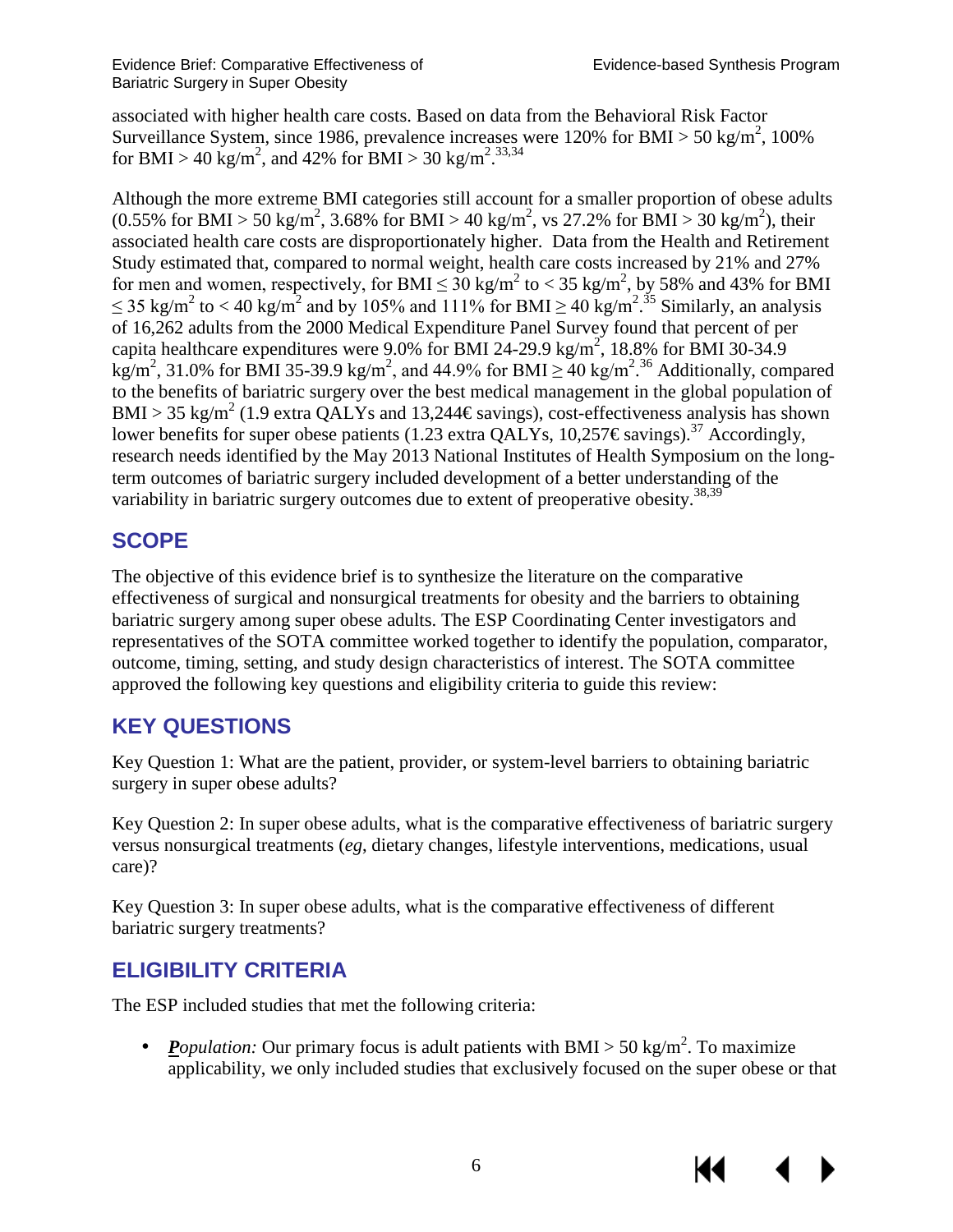included a subgroup analysis of super obese. We did not include studies that had mean or median BMI > 50 kg/m<sup>2</sup>, but that encompassed a broader range of patients overall.

- *Intervention*: Bariatric surgery interventions.
- *Comparator*: Nonsurgical weight loss interventions (including lifestyle, dietary changes,  $\mathbf{r}$ medications) and different bariatric surgical procedures, usual care.
- *Outcomes:* Primary outcomes of interest include long-term (defined as ≥5 years, based on  $\mathcal{L}^{\pm}$ recent NIH Funding Opportunity Announcement # PAR-14-262 for long-term outcomes of bariatric surgery using large datasets) [40](#page-29-11) weight loss (% excess weight lost, BMI change), mortality, remission/resolution of physical and mental health conditions, complications, and cost. Secondary outcomes include barriers to obtaining bariatric surgery (patient attitudes, provider attitudes, access, etc) and short-term (<5 years) weight loss (% excess weight lost, BMI change), mortality, remission/resolution of physical and mental health conditions, complications, and cost.
- ä, *Timing:* No restrictions.
- *Setting*: Within and outside VA. We will prioritize VA studies, but will look outside of the VA to fill gaps in VA evidence, including international studies.
- <span id="page-9-0"></span>*Study design:* Using a Best Evidence approach, we will prioritize evidence from systematic reviews and multisite comparative studies that adequately controlled for potential patient-, provider-, and system-level confounding factors. Inferior study designs (*eg*, single-site, inadequate control for confounding, noncomparative) will only be accepted to fill gaps in higher-level evidence.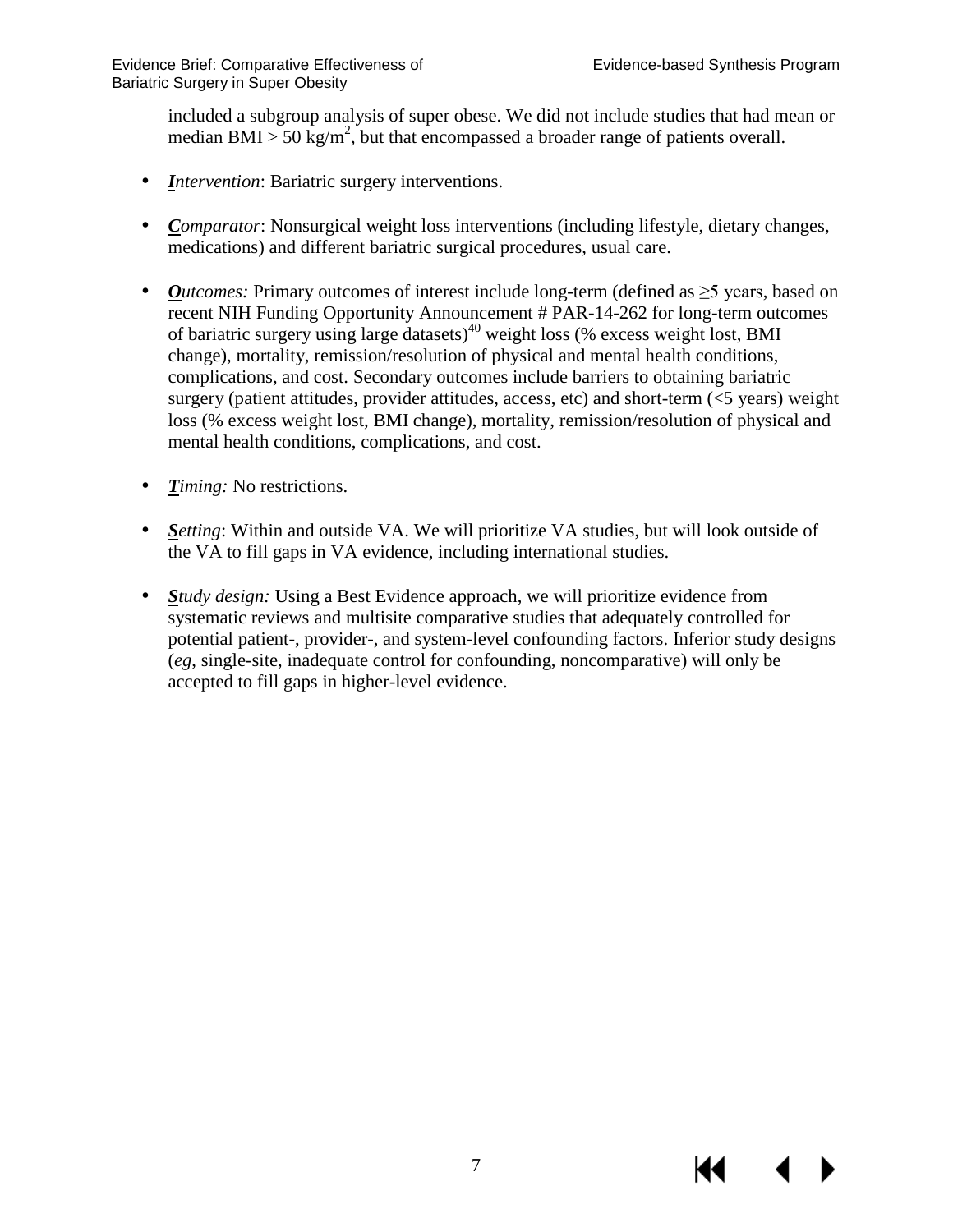## **METHODS**

To identify articles relevant to the key questions, our research librarian searched MEDLINE®, the Cochrane Central Registry of Controlled Trials, and PsychINFO, using terms for *bariatric surgery* and *obesity* (see Supplemental Materials for complete search strategies). For searches for studies of barriers to bariatric surgery, we used additional terms for *barriers.* Due to the large volume of well-conducted systematic reviews, we relied on reference lists for studies published through 2012 and conducted new searches for studies published from 2013 onward. Additional citations were identified from hand-searching reference lists and consultation with content experts. We limited the search to published and indexed articles involving human subjects available in the English language. Study selection was based on the eligibility criteria described above. Titles and abstracts were reviewed by one investigator. Full-text articles were reviewed by one investigator and checked by another. All disagreements were resolved by consensus.

We used predefined criteria to rate the internal validity of all longitudinal studies. We used Cochrane's Risk of Bias Tool to rate the internal validity of controlled trials.<sup>[41](#page-29-12)</sup> We rated the internal validity of observational studies based on the AHRQ Methods Guide for Comparative Effectiveness Reviews.<sup>[42](#page-29-13)</sup> We abstracted data from all included studies and results for each included outcome. All data abstraction and internal validity ratings were first completed by one reviewer and then checked by another. All disagreements were resolved by consensus.

We graded the strength of the evidence based on the AHRQ Methods Guide for Comparative Effectiveness Reviews.<sup>[43](#page-29-14)</sup> This approach incorporates 4 key domains: risk of bias (includes study design and aggregate quality), consistency, directness, and precision of the evidence. It also considers other optional domains that may be relevant for some scenarios, such as a doseresponse association, plausible confounding that would decrease the observed effect, strength of association (magnitude of effect), and publication bias. Strength of evidence is graded for each key outcome measure and ratings range from high to insufficient, reflecting our confidence that the evidence reflects the true effect.

Among the wide variety of weight loss metrics reported, we preferred percent baseline weight loss per the 2013 analysis by Hatoum and Kaplan, which showed it was least influenced by variation in preoperative BMI.<sup>[44](#page-30-2)</sup> When percent baseline weight was not reported, we evaluated proportion excess body weight loss (%EWL). As Hatoum and Kaplan found that both %EWL and change in BMI were similarly sensitive to preoperative BMI ( $r=0.52$  and  $r=0.56$ , respectively), we selected %EWL as the secondary weight loss metric as it was most commonly reported and allowed for more comparison across studies. Where studies were appropriately homogenous, we synthesized outcome data quantitatively using StatsDirect statistical software (StatsDirect Ltd. 2013, Altrincham, UK) to conduct random-effects meta-analysis to estimate pooled effects. We assessed heterogeneity using the Q statistic and the  $I^2$  statistic. Where metaanalysis was not suitable due to limited data or heterogeneity, we synthesized the evidence qualitatively by grouping studies by similarity of bariatric surgery comparison.

The complete description of our full methods can be found on the PROSPERO international prospective register of systematic reviews [\(http://www.crd.york.ac.uk/PROSPERO/;](http://www.crd.york.ac.uk/PROSPERO/) registration number CRD42015025348).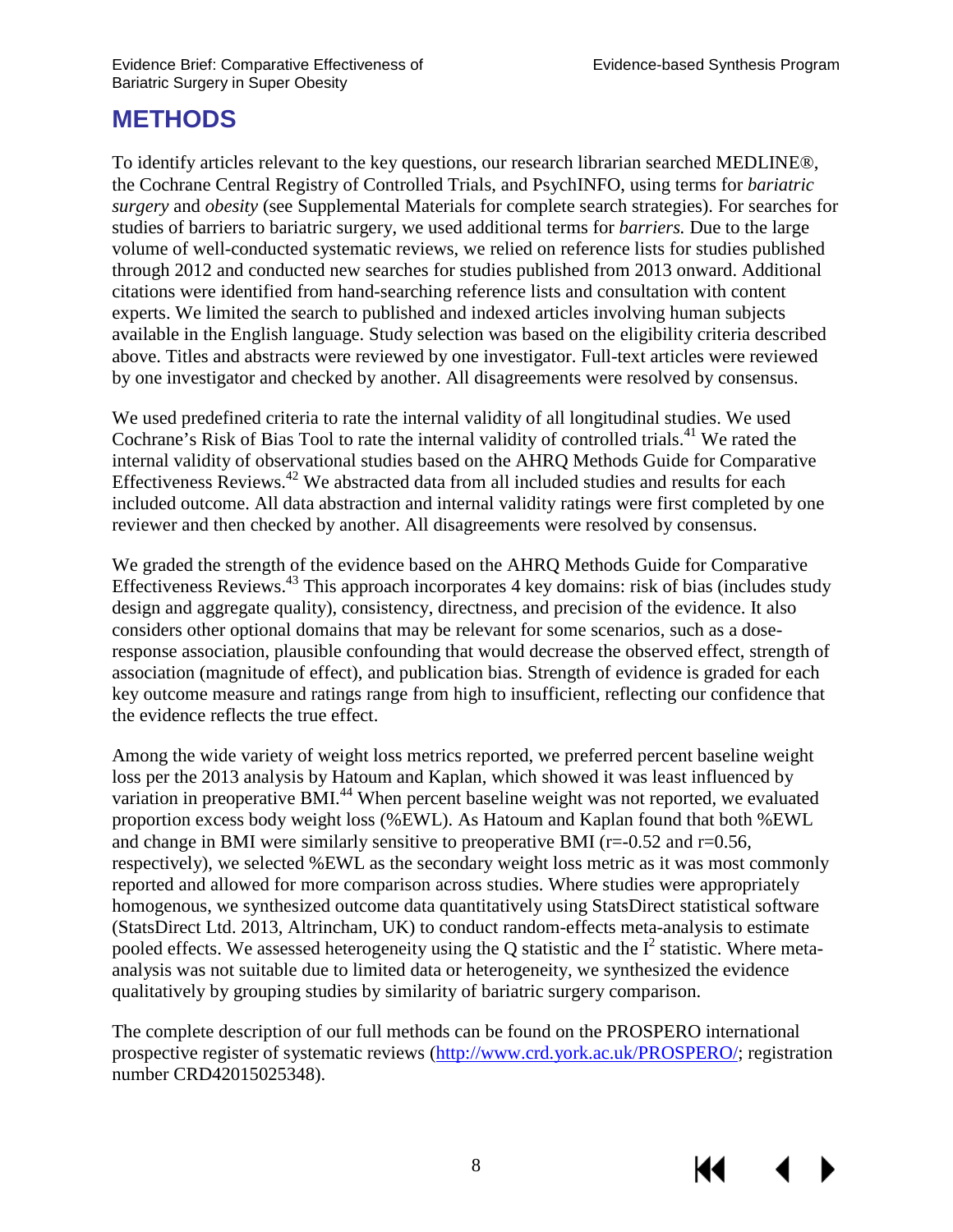Кŧ

## **RESULTS**

## <span id="page-11-0"></span>**LITERATURE FLOW**

We screened 1531 unique records and included 22 articles in this evidence brief (Figure 1): 2 systematic reviews and 20 primary studies. Detailed reasons for study exclusion are provided in the supplemental materials.

#### <span id="page-11-1"></span>**Figure 1: Literature flow chart**



\*1 systematic review included but not synthesized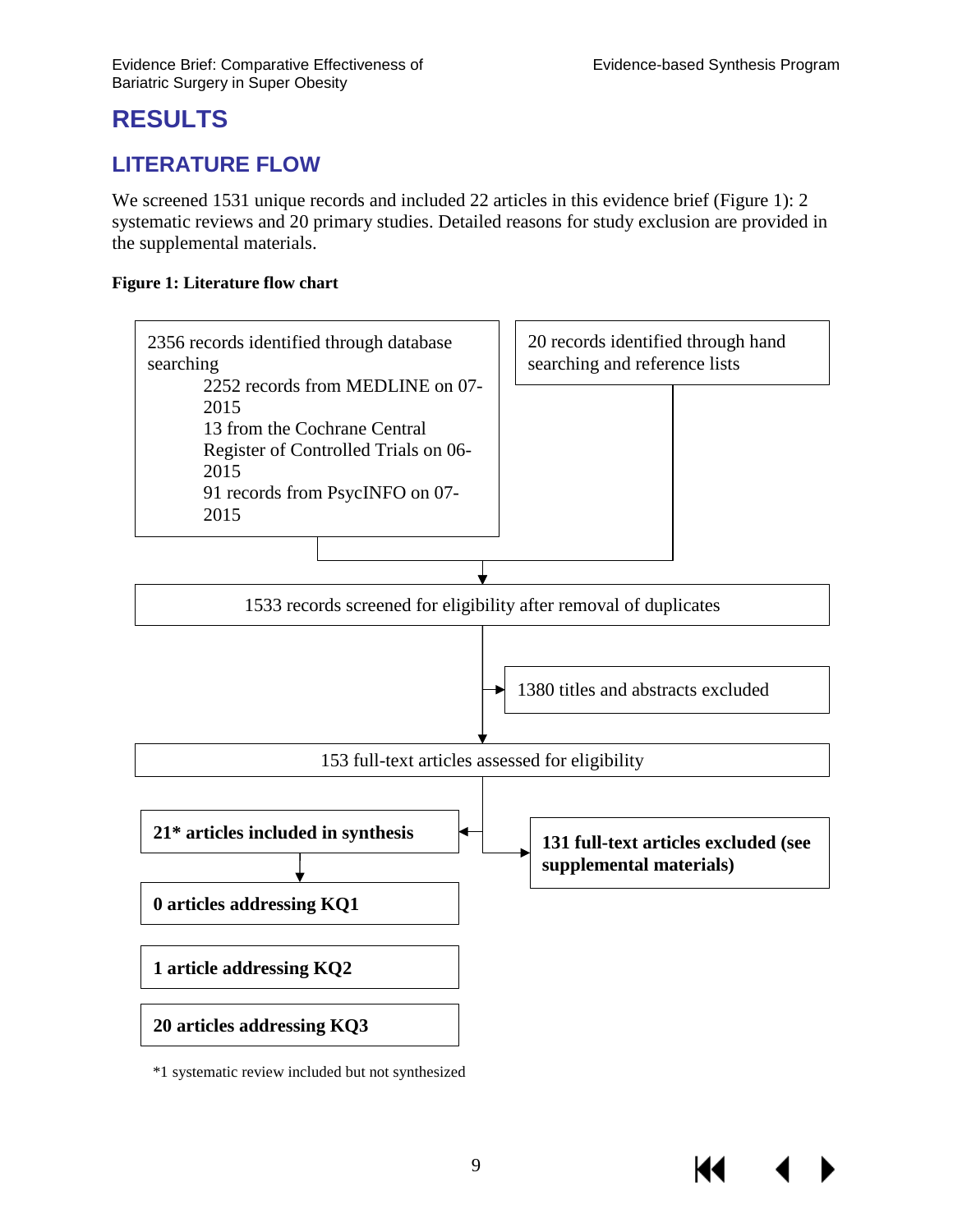Among the 2 systematic reviews, one focused on the comparison of duodenal switch and Rouxen-Y gastric bypass<sup>45</sup> and the other was a Cochrane review that broadly focused on surgery for weight loss in adults, with a planned subgroup analysis in the super obese.<sup>14</sup> However, data was too limited for subgroup analyses in the Cochrane review and, therefore, there were no findings to report here. Searches of clinicaltrials.gov and the VA HSR&D website for published, unpublished, and ongoing studies resulted in no additional studies with an explicit focus on the super obese. One potentially relevant clinical trial (NCT01352403) was identified comparing gastric bypass to behavioral intervention, but has a relatively small planned sample size and does not address the outcomes of greatest interest.

For Key Question 1, we did not identify any studies that examined barriers to obtaining bariatric surgery among super obese patients. For Key Question 2, we identified one primary study that compared bariatric surgery to nonsurgical treatment in a VA population and included a subgroup analysis among super obese patients.<sup>[1](#page-27-0)</sup> For Key Question 3, we identified 19 primary studies<sup>[2-4](#page-27-3)[,7-](#page-27-6)</sup>  $9,46-56$  $9,46-56$  and one systematic review<sup>45</sup> which compared various types of bariatric surgery among super obese patients. Table 2 describes the study design and follow-up period for the primary studies included under each surgical comparison.

We rated the systematic review as fair quality.<sup>45</sup> We rated 8 observational studies<sup>5[,8](#page-27-7)[,46](#page-30-4)[,48](#page-30-5)[,49](#page-30-1)[,51](#page-30-6)[,52](#page-30-7)[,56](#page-30-8)</sup> as high risk of bias for not accounting for potential confounders or co-interventions and having high attrition (40-60%). We rated 8 observational studies<sup>[1](#page-27-0)[,3](#page-27-1)[,4](#page-27-2)[,6](#page-27-5)[,7](#page-27-6)[,9](#page-27-8)[,47,](#page-30-0)50</sup> as medium risk of bias. We rated 4 RCTs<sup>[2](#page-27-3)[,53-55](#page-30-10)</sup> from the same trial as low risk of bias. Attrition was low ( $\leq$  20%) for all RCTs<sup>[2](#page-27-3),53-55</sup> and 5 observational studies  $3,8,46,47,50$  $3,8,46,47,50$  $3,8,46,47,50$  $3,8,46,47,50$  $3,8,46,47,50$ . Four studies had 20-40% attrition<sup>4,[5,](#page-27-4)[7,](#page-27-6)56</sup> and 4 studies<sup>[6,](#page-27-5)[49,](#page-30-1)[51,](#page-30-6)[52](#page-30-7)</sup> had  $\geq$  40% attrition. Two studies<sup>[9,](#page-27-8)48</sup> had no clear data on follow-up. One study<sup>1</sup> had low attrition for short-term outcomes, but moderate attrition for long-term outcomes. The supplemental materials provide complete details on our data abstraction, risk of bias assessments, and strength of evidence ratings.

Overall, this body of evidence likely has low applicability to the Veteran population as the studies included patients who were primarily females in their mid-thirties to forties and rarely reported information about comorbidities. The only exception was the VA study that compared surgery to usual care that we included for Key Question  $2<sup>1</sup>$  $2<sup>1</sup>$  $2<sup>1</sup>$ .

| <b>Author Year</b>                | <b>Study design</b>         | <b>Follow-Up</b> |
|-----------------------------------|-----------------------------|------------------|
| Gastric bypass vs duodenal switch |                             |                  |
| Risstad 2015 <sup>2</sup>         | Randomized controlled trial | 5 year           |
| Sovik 2010 <sup>55</sup>          | Randomized controlled trial | 1 year           |
| Sovik 2011 <sup>53</sup>          | Randomized controlled trial | 2 year           |
| Sovik 2013 <sup>54</sup>          | Randomized controlled trial | 2 year           |
| Laurenius 2010 <sup>47</sup>      | Observational study         | 31 months        |
| Nelson, 2012 <sup>49</sup>        | Observational study         | 2 year           |
| O'Rourke 2006 <sup>50</sup>       | Observational study         | Perioperative    |
| Parikh 2005 <sup>51</sup>         | Observational study         | 1-4 year         |
| Prachand 2006 <sup>52</sup>       | Observational study         | 1-3 year         |
| Topart 2013 <sup>56</sup>         | Observational study         | 3 year           |

#### <span id="page-12-0"></span>**Table 2. Studies addressing Key Question 3**

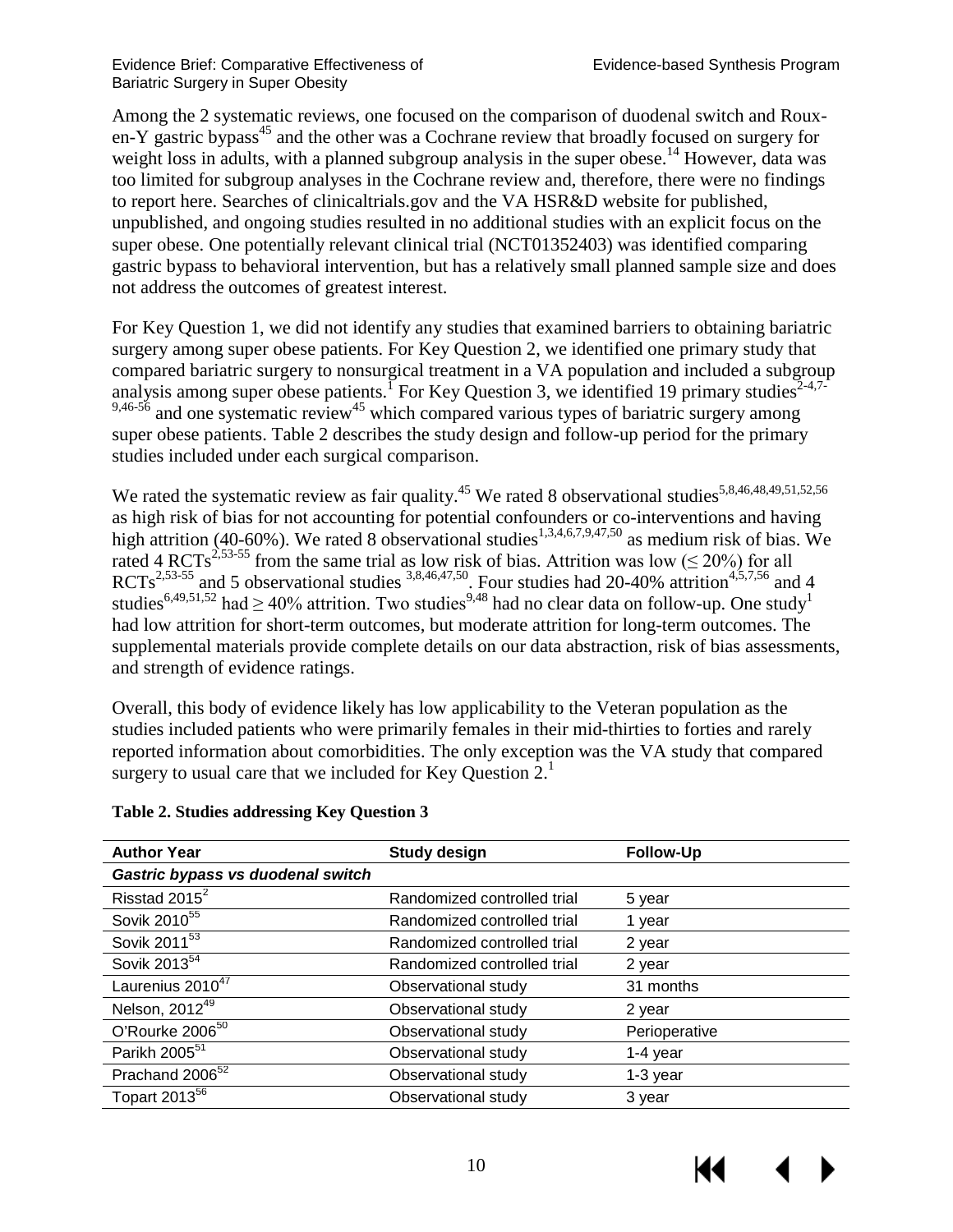К€

Evidence Brief: Comparative Effectiveness of Evidence-based Synthesis Program Bariatric Surgery in Super Obesity

| <b>Author Year</b>                   | <b>Study design</b> | <b>Follow-Up</b> |
|--------------------------------------|---------------------|------------------|
| Gastric bypass vs gastric banding    |                     |                  |
| Bowne 2006 <sup>3</sup>              | Observational study | 1-40 months      |
| Daigle 2015 <sup>5</sup>             | Observational study | 37 months        |
| Giordiano 201546                     | Observational study | 1 year           |
| Mognol 2005 <sup>48</sup>            | Observational study | 2 year           |
| Parikh 2005 <sup>51</sup>            | Observational study | 1-4 year         |
| Gastric bypass vs sleeve gastrectomy |                     |                  |
| Daigle 2015 <sup>5</sup>             | Observational study | 37 months        |
| Serrano 2015 <sup>6</sup>            | Observational study | 1 year           |
| Zerrweck 2014 <sup>4</sup>           | Observational study | 1 year           |
| <b>Surgical method comparisons</b>   |                     |                  |
| Heneghan 2014 <sup>7</sup>           | Observational study | 2 year           |
| Roland 2011 <sup>9</sup>             | Observational study | 2 year           |
| Sekhar 2007 <sup>8</sup>             | Observational study | 2 year           |

### <span id="page-13-0"></span>**KEY QUESTION 1: What are the barriers to obtaining bariatric surgery in super obese adults?**

We found no studies evaluating barriers to obtaining bariatric surgery specifically in super obese adults. A July 2015 systematic review of the general obesity population identified male sex, patient concerns about surgical complications or death, and concern about the financial burden of bariatric surgery as the most frequent barriers to receipt of bariatric surgery.<sup>[57](#page-31-0)</sup> Other lessfrequently identified barriers that appear potentially relevant to the VA super obese population include older age, physically incapable of commuting, concern about financial barrier of commuting to appointments, lack of choice regarding surgeon, type of operation, and/or hospital, prefer to lose weight on their own, nonadherence to preoperative program, and inability to stop substance use to meet preoperative requirements. As most participants in the studies were female and mean BMI was not reported, it is unclear how applicable these findings are to super obese Veterans.

### <span id="page-13-1"></span>**KEY QUESTION 2: In super obese adults, what is the comparative effectiveness of bariatric surgery versus nonsurgical treatments (eg, dietary changes, lifestyle interventions, medications)?**

#### **Summary**

Compared to usual care, a post-hoc subgroup analysis of super obese Veterans provides low-strength evidence that bariatric surgery increased mortality within the first year (4.93% vs 2.77%; HR 1.57; 95% CI, 1.08-2.76; N=2860), then reduced mortality from 1 to 5 years (5.48% vs 11.4%; HR 0.46; 95% CI, 0.33-0.64; N=2723) and from 5 to 14 years (9.5% vs 17.5%; HR 0.45; 95% CI, 0.34-0.60; N=2054).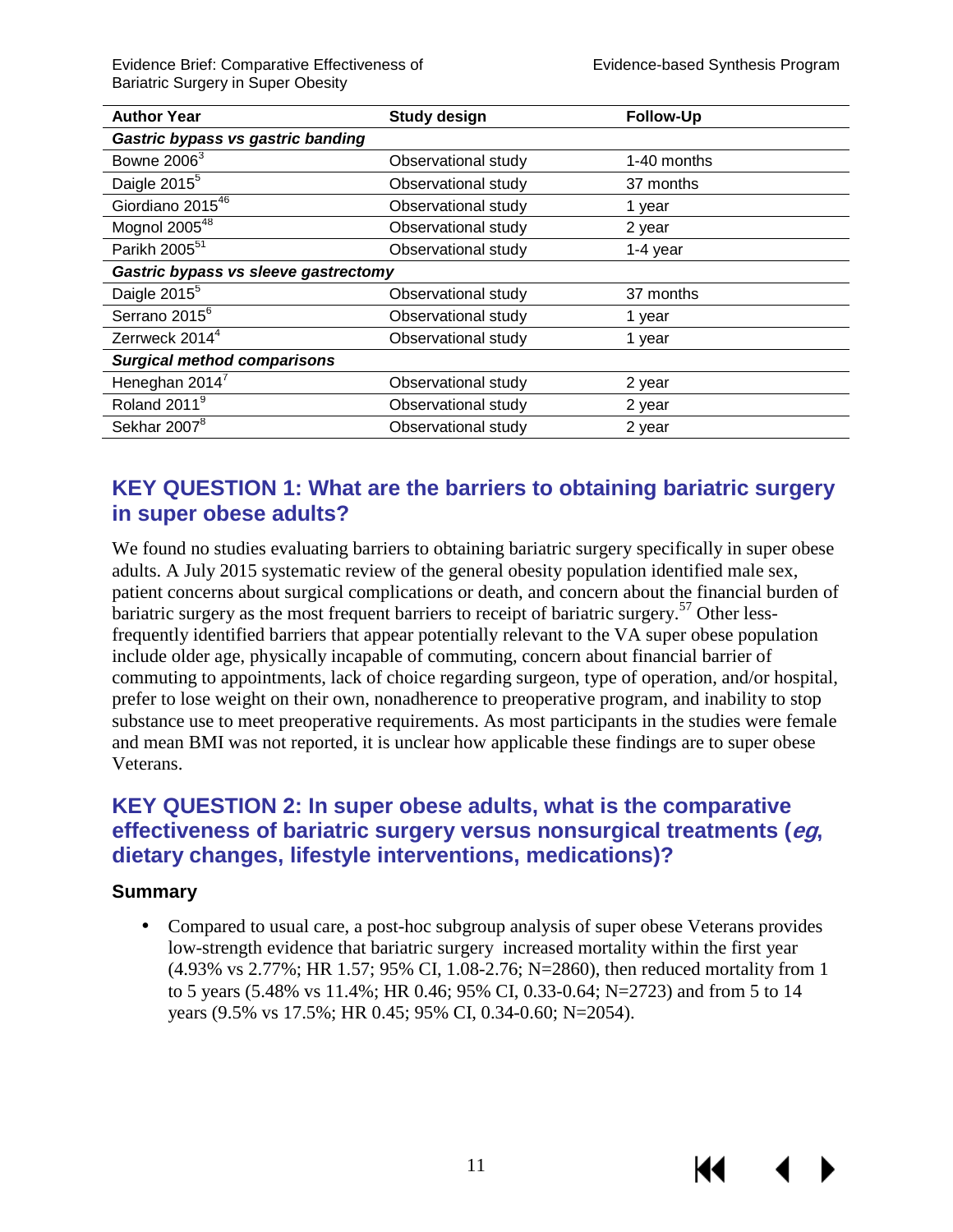#### **Detailed Analysis**

No studies have evaluated the comparative effectiveness of bariatric surgery versus any specific active nonsurgical treatment in super obese adults. One retrospective study used administrative data to compare long-term survival among a group of Veterans who underwent bariatric surgery between 2000-2011 to a poorly characterized group of Veterans who were matched for sex, diabetes diagnosis, race, VA region, BMI, and age. $<sup>1</sup>$  The control group was described as</sup> representing usual care, but there was no information about what care was provided or their eligibility for bariatric surgery. This study conducted post-hoc analyses to determine if the relationship between surgery and mortality may differ in the super obese.<sup>1</sup>

Overall, 74% of the Veterans in this study were men, their mean age was 52 years, 81% were white, 55% had diabetes, 19% had coronary artery disease, 35% had depression, 17% had posttraumatic stress disorder (PTSD), 6% were abusing alcohol, and 4% were abusing other substances. The surgical procedure types were primarily open (53%) or laparoscopic (21%) Roux-en-Y gastric bypass. Rates of diet, exercise, lifestyle interventions, or weight loss medication use were not reported for either group. However, authors reported that participation in the VA's national MOVE!® weight management program was mandatory for bariatric surgery candidates starting in 2006 and it was likely that many control group patients also participated, as it is VA policy to refer all severely obese patients to MOVE! $\mathbb{R}^{\mathbf{58}}$ 

Compared to usual care, in the study population overall (mean BMI = 47 kg/m<sup>2</sup>), the study provided moderate-strength evidence of no significant association between bariatric surgery and mortality at one year (HR 1.28; 95% CI, 0.98-1.68), but that surgery reduced mortality after one to 5 years (HR 0.45; 95% CI, 0.36-0.56) and after 5 to 14 years of follow-up (HR 0.47; 95% CI, 0.39-0.58). Although the post-hoc analyses provided low-strength evidence that the relationship between surgery and mortality was not significantly different in the super obese subgroup (Table 3), mortality rates were consistently numerically higher in the super obese groups and the trend toward increased risk of mortality in the first year of follow-up seen overall (HR 1.28; 95% CI, 0.98-1.68) reached statistical significance in the super obese subgroup (HR1.57; 95% CI 1.08- 2.76).

Although matching for some known confounders was done well, the 2 main methodological limitations of the study overall were (1) there was no information about the care provided to the controls, and (2) information from administrative data about many key covariates was either unavailable or missing, including severity of comorbid conditions and smoking. We can't rule out the possibility that the greater mortality risk factors characteristic of surgical ineligibility were overrepresented in the nonsurgery group. Additionally, this study does not fully address the balance of benefits and harms of surgery as it did not evaluate other outcomes of great interest, including comorbid disease remission, complications, and quality of life. Finally, this study did not address whether their findings on the differential effectiveness of surgery according to baseline patient risk factors (*ie*, age, diabetes, period of surgery) for the overall study population apply to the super obese subgroup.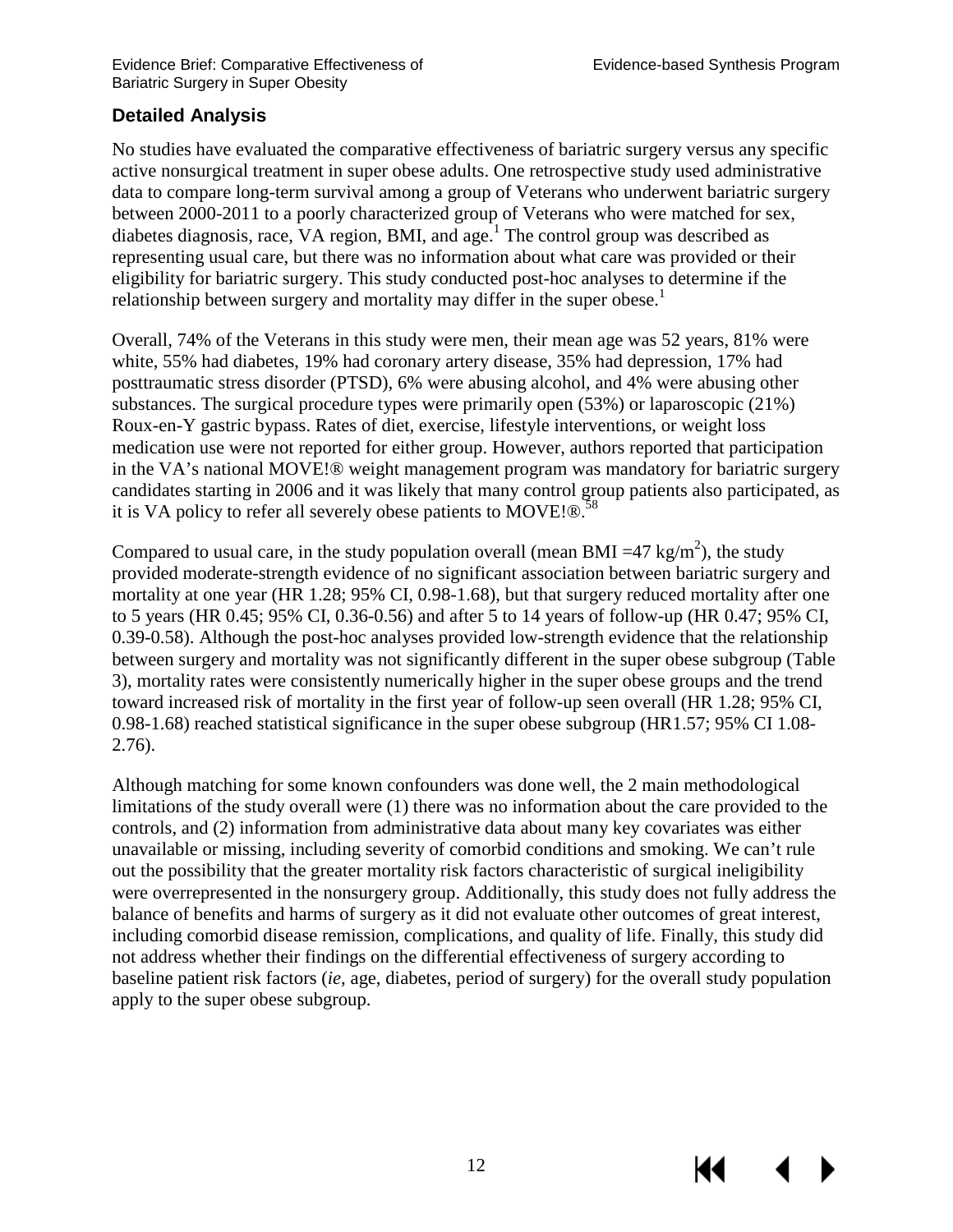КI

<span id="page-15-2"></span>**Table 3. Post-hoc analyses of hazard ratios for the comparison of mortality between bariatric surgery and usual care for subgroups of super obese (BMI > 50 kg/m2and non-super obese (BMI ≤ 50 kg/m2)** 

|                         | Mortality rate for surgery vs usual care<br>Adjusted <sup>a</sup> Hazard Ratio (95% confidence interval)<br>Sample size |                                                  |  |
|-------------------------|-------------------------------------------------------------------------------------------------------------------------|--------------------------------------------------|--|
| <b>Follow-up Period</b> | Super obese (BMI $>$ 50 kg/m <sup>2</sup> )<br>Non-super obese (BMI $\leq$ 50 kg/m <sup>2</sup> )                       |                                                  |  |
| Baseline to 1 year      | 4.93% vs 2.77%<br>$1.57(1.08-2.76)$<br>$N = 2860$                                                                       | 1.4% vs 1.3%<br>$1.13(0.76-1.68)$<br>$N = 7102$  |  |
| > 1 year to 5 years     | 5.48% vs 11.4%<br>$0.46(0.33-0.64)$<br>$N = 2723$                                                                       | 2.8% vs 6.1%<br>$0.47(0.35-0.62)$<br>$N = 6982$  |  |
| > 5 years to 14 years   | 9.5% vs 17.5%<br>$0.45(0.34-0.60)$<br>$N = 2054$                                                                        | 5.7% vs 10.6%<br>$0.54(0.41-0.69)$<br>$N = 4227$ |  |

<sup>a</sup> Covariates included in adjusted analysis were age, body mass index (continuous), Diagnostic Cost Group score, marital status, free Veterans Affairs (VA) care due to disability, free VA care due to low income, and baseline comorbidities not included in sequential stratification match (hypertension, dyslipidemia, arthritis, depression, coronary artery disease, gastrointestinal reflux disease, fatty liver disease, asthma, posttraumatic stress disorder, alcohol abuse, substance abuse, schizophrenia).

#### <span id="page-15-0"></span>**KEY QUESTION 3: In super obese adults, what is the comparative effectiveness of different bariatric surgery treatments?**

#### <span id="page-15-1"></span>**Laparoscopic Roux-en-Y Gastric Bypass (LRYGB) versus Duodenal Switch (DS)**

#### *Summary*

Compared to gastric bypass, there is low-strength evidence that duodenal switch achieves  $\mathbf{r}$ better weight control (% patients with BMI >  $40 \text{ kg/m}^2$ : DS=14% vs GB=55.3%, *P=*0.001), has comparable diabetes remission (100% vs 80%; *P=*0.45) and mortality (3% vs 0%; *P=*0.48) after 5 years, but higher risk of hospital admissions (59% vs 29%; *P=*0.02) and surgeries related to the initial procedure (45% vs 10%; *P=*0.002). Shortterm evidence was generally insufficient for supporting conclusions about the comparative effectiveness of gastric bypass and duodenal switch.

#### *Detailed analysis*

The comparison of duodenal switch and Roux-en-Y gastric bypass in adults with  $BMI > 50$ kg/m<sup>2</sup> has been widely studied in 6 retrospective observational studies<sup>[47](#page-30-0)[,49-52,](#page-30-1)56</sup> and one randomized controlled trial (reported in 4 publications).<sup>2,53-55</sup> However, their findings potentially have low applicability to Veterans, as no study was conducted with Veterans and patients were primarily females in their mid-thirties to forties. Also, although rarely reported, relatively few participants had type 2 diabetes (18% to 35%).<sup>[47,](#page-30-0)[55,](#page-30-11)56</sup> No study reported mental health comorbidities.

The randomized trial was small ( $N=55$ ) and its risk of bias was low.<sup>55</sup> The risk of bias was higher in the retrospective studies because their designs and analyses did not account for important confounding and modifying variables and some had very low follow-up. We identified a previous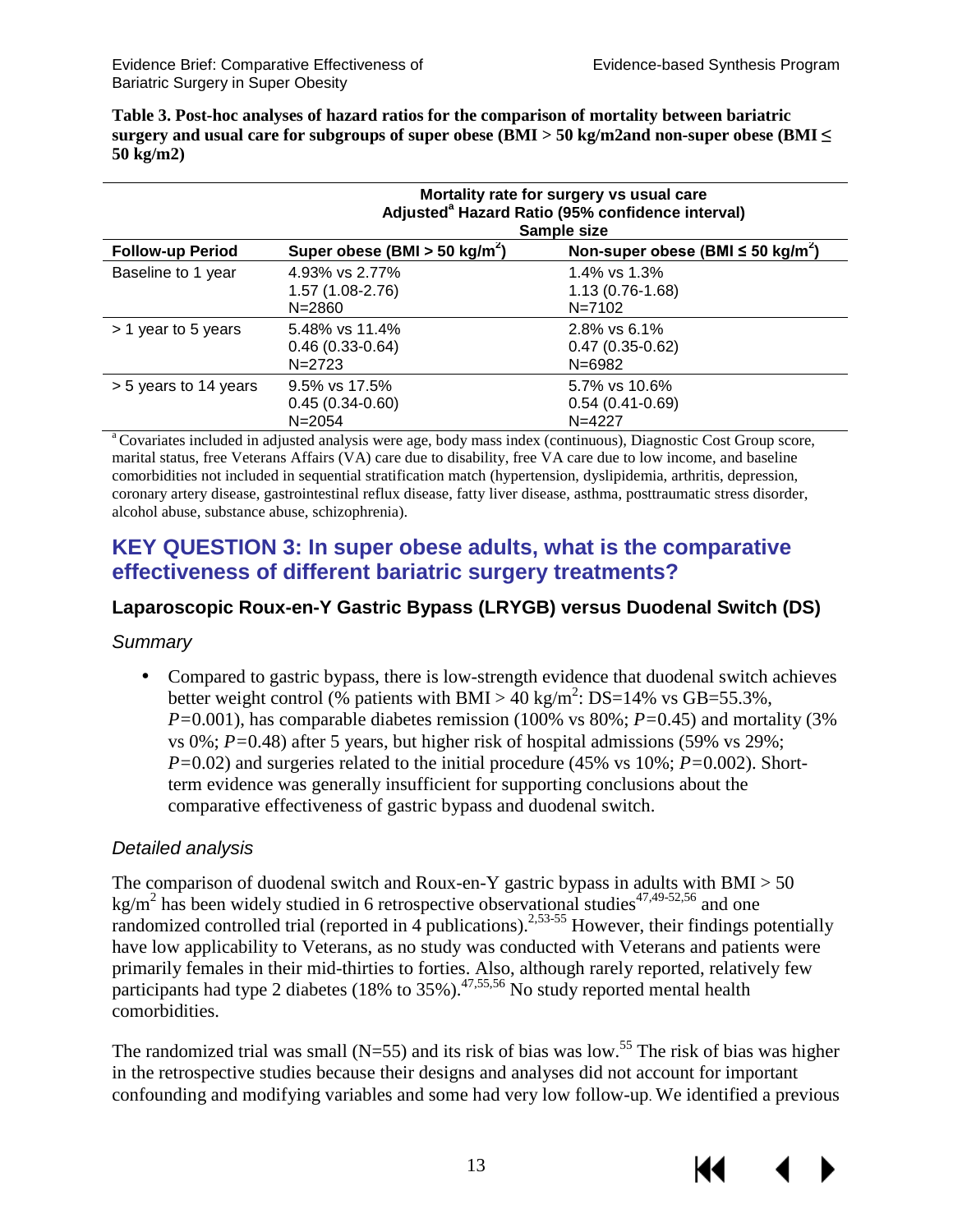systematic review that focused on the comparison of duodenal switch and Roux-en-Y gastric bypass for any BMI.<sup>45</sup> We relied on its data abstraction and findings from its meta-analyses that are applicable to the subset of studies in patients with BMI > 50 kg/m<sup>2</sup>.

#### *Long-term outcomes (≥ 5 years)*

The only study with long-term outcomes was a Norwegian randomized trial with 5-year followup in 55 participants that found greater weight loss with duodenal switch, but that came at a price of more complications (Table 4).[2](#page-27-3) Diabetes remission and mortality were comparable for duodenal switch and gastric bypass. Although it had a moderate risk of bias, it provided only low-strength evidence because it was a single, small study.

#### *Short-term outcomes (< 5 years)*

Evidence from short-term studies was consistent with the long-term trial in finding greater weight loss with duodenal switch and no differences in diabetes remission, but increased risk of complications (Table 4). However, the largest study of 26,510 super obese patients from the Bariatric Outcomes Longitudinal Database (BOLD) found that duodenal switch was associated with a higher risk of mortality, leaks, infection, and pneumonia (Table 4). However, as BOLD did not use any methods to account for important confounding, such as surgeon skill or comorbidities, the poorer outcomes in the duodenal switch group may also be partially due to their worse baseline rates of congestive heart failure (CHF class 1=2.3% vs 1.4%, 2=1.4% vs 0.6%, 3=0.5% vs 0.3% and 4=0 vs 0.1, overall=4.2% vs 2.4%; *P<*0.001), hypertension (63.4% vs 60.2%; *P=*0.01) and obstructive sleep apnea (60.5% vs 47.8%; *P<*0.001) than in the gastric bypass group (Table 4).<sup>49</sup> Other much smaller retrospective studies found greater weight loss with duodenal switch, no differences in diabetes remission or mortality, but increased risk of leaks and small bowel obstruction. But, those small studies provided insufficient evidence to draw conclusions about those outcomes because the studies lacked information about many key covariates and did not use any methods for accounting for important confounding, such as matching or multivariable regression analyses.

|                              | Long-term study ( $> 5$<br>years)                                                                  | Short-term studies ( $\leq$ 5 years)                                                                                                                                                 |                                                                                                              |
|------------------------------|----------------------------------------------------------------------------------------------------|--------------------------------------------------------------------------------------------------------------------------------------------------------------------------------------|--------------------------------------------------------------------------------------------------------------|
| <b>Outcomes</b>              | Low-strength<br>evidence on 5 years<br>of follow-up from<br>RCT of 55<br>participants <sup>2</sup> | Largest retrospective study,<br><b>Bariatric Outcomes</b><br><b>Longitudinal Database</b><br>(BOLD) <sup>49</sup> N=26,510 in super<br>obese subgroup; mean<br>follow-up of 9 months | <b>Various small</b><br>retrospective studies<br>with $\leq$ 3 years follow-up                               |
| Weight loss                  | % patients with BMI ><br>40 kg/m <sup>2</sup> : DS=14% vs<br>GB=55.3%, P=0.001                     | % of patients that FAILED to<br>lose $\geq 50\%$ of excess weight<br>at 2 years: 6% vs 20%                                                                                           | Difference in BMI loss:<br>pooled weighted mean<br>difference=8.12 (95% CI,<br>5.89, 10.34) <sup>47,56</sup> |
| <b>Diabetes</b><br>remission | 100% vs 80%; $P=0.45$                                                                              | NR.                                                                                                                                                                                  | 87% vs 92%; P=0.69;<br>$N = 28^{56}$                                                                         |
| Mortality                    | 3% vs 0%; $P=0.48$                                                                                 | 1.8% vs 0.4%; $P=0.001$                                                                                                                                                              | 0.7% vs 0%; OR 3.14<br>(95% CI, 0.32, 30.42);                                                                |

#### <span id="page-16-0"></span>**Table 4. Outcomes in studies that compared duodenal switch versus gastric bypass in the super obese**

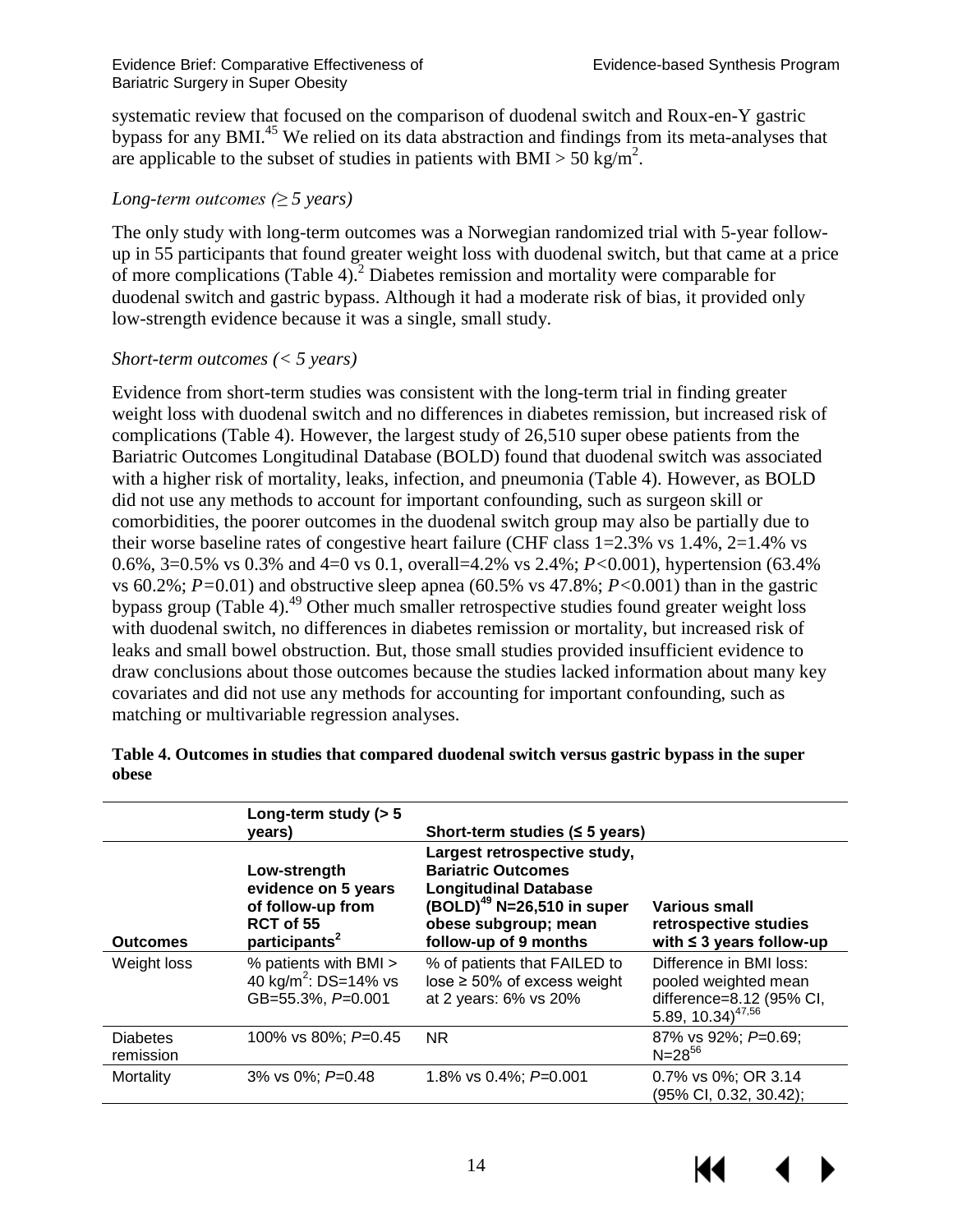КI

|                 | Long-term study ( $> 5$<br>years)                                                                  | Short-term studies $(5$ years)                                                                                                                                                |                                                                                |
|-----------------|----------------------------------------------------------------------------------------------------|-------------------------------------------------------------------------------------------------------------------------------------------------------------------------------|--------------------------------------------------------------------------------|
| <b>Outcomes</b> | Low-strength<br>evidence on 5 years<br>of follow-up from<br>RCT of 55<br>participants <sup>2</sup> | Largest retrospective study,<br><b>Bariatric Outcomes</b><br><b>Longitudinal Database</b><br>$(BOLD)^{49}$ N=26,510 in super<br>obese subgroup; mean<br>follow-up of 9 months | <b>Various small</b><br>retrospective studies<br>with $\leq$ 3 years follow-up |
|                 |                                                                                                    |                                                                                                                                                                               | $N = 519^{47,52,56}$                                                           |
| Complications   | Patients with surgeries<br>related to the initial                                                  | Leak: 2.4% vs 0.9%; P<0.001                                                                                                                                                   | Leak: 7.3% vs 2.2%; OR<br>3.41 (95% CI, 1.45, 8.02);                           |
|                 | procedure: 45% vs<br>10%; $P=0.002$                                                                | Infection: 5.2% vs 2.3%;<br>P< 0.001                                                                                                                                          | $N = 632^{50,56}$                                                              |
|                 |                                                                                                    |                                                                                                                                                                               | Small bowel obstruction:                                                       |
|                 | Patients with hospital<br>admissions: 59% vs<br>$29\%$ : $P=0.02$                                  | Pneumonia: 1.3% vs 0.4%;<br>$P=0.003$                                                                                                                                         | 7.7% vs $3.8\%$ ; $P=0.67$ ;<br>$N = 39^{47}$                                  |

#### <span id="page-17-0"></span>**Laparoscopic Roux-en-Y Gastric Bypass (LRYGB) versus Laparoscopic Adjustable Gastric Banding (LAGB)**

#### *Summary*

A retrospective cohort study comparing 106 super obese patients provides low-strength evidence that LRYGB results in greater %EWL  $(52\% \text{ vs } 31\% , p<0.001)$  and fewer longterm (≥30 day) complications (28% vs 78%, p<0.05), and no difference in mortality or early (<30 day) complications compared with LAGB.

#### *Detailed analysis*

Among [5](#page-27-4) small, single-site studies that compared outcomes of LRYGB and LAGB,  $46,48,51,3,5$  $46,48,51,3,5$  $46,48,51,3,5$  $46,48,51,3,5$  $46,48,51,3,5$  the strongest evidence comes from a retrospective cohort of a consecutive series of 106 super obese patients who underwent surgery performed by a single surgeon between February 2001 and June  $2004$  at a 490-bed community teaching hospital in Brooklyn.<sup>[3](#page-27-1)</sup> Surgical approach was determined based on patient and surgeon preference. Patient and clinical information was obtained from a prospectively maintained hospital database, medical record review, surgical reports, and patient interviews. Pre-operatively, patients were similar in age, sex, BMI, and presence of comorbidities, except for dyslipidemia, which was more common among LRYGB patients. The mean pre-operative BMI was 56.7 kg/m<sup>2</sup> for LRYGB patients and 55.4 kg/m<sup>2</sup> for LAGB patients. The median follow-up was 16.2 months (13.0 months LRYGB and 17.7 months LAGB).

This study provides low-strength evidence that LRYGB results in increased %EWL (52% vs 31%, p<0.001) at 16 months compared with LAGB among super obese patients. Additionally, there is low-strength evidence that LRYGB results in lower long-term  $(\geq 30 \text{ day})$  complications (28% vs 78%,  $p<0.05$ ) with no difference in early (<30 day) complications (17% vs 18%, p=0.33) compared with LAGB. No deaths were reported in either surgical group. Although disease remission was not reported, LRYGB patients had a lower prevalence of type 2 diabetes (0% vs 11%, p=0.05) and sleep apnea (8% vs 31%, p=0.01) at follow-up. The main limitation of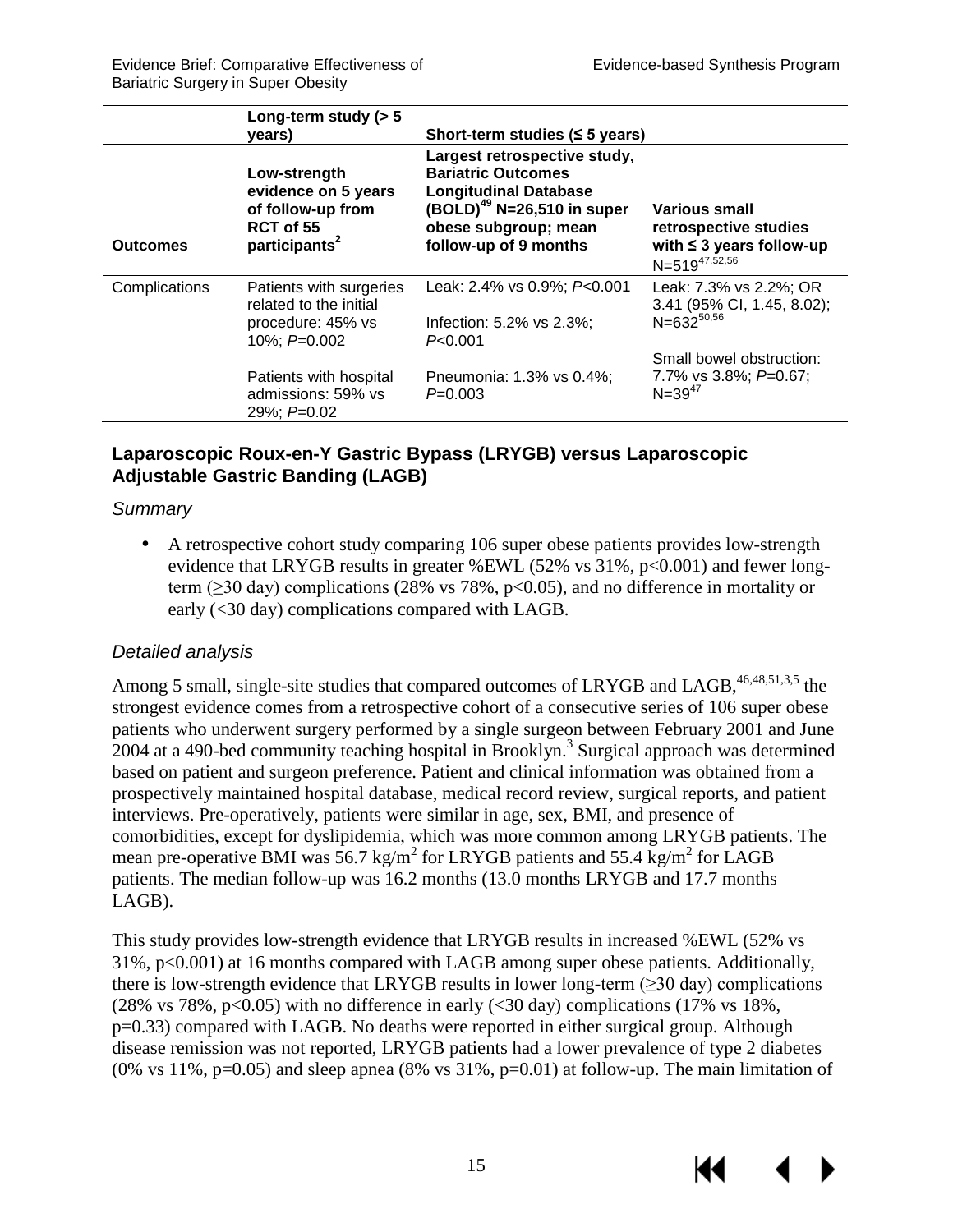KK

this study is the lack of data on potentially important confounders, including smoking, and cointerventions such as diet and exercise.

Four additional studies compared LRYGB and LAGB among super obese patients.<sup>46,[48,](#page-30-5)[51,](#page-30-6)[5](#page-27-4)</sup> One focused on elderly patients ( $\geq 65$  $\geq 65$  years).<sup>5</sup> These studies provided even fewer data than the Brooklyn cohort on important confounders, such as lacking data on hypertension and type 2 diabetes. Similar to the Brooklyn cohort[,](#page-27-1)<sup>3</sup> there was higher %EWL and lower long-term complications among LRYGB patients compared with LAGB patients, and no difference in mortality between the surgeries. Unlike the Brooklyn cohort,<sup>3</sup> these studies reported higher early complications among LRYGB patients. However, the greater number of complications for the LRYGB patients may have been due to poorer prognosis at baseline in 2 of the studies, including a higher proportion with comorbidity<sup>46</sup> and more males with higher BMI.<sup>48</sup> Differences in the classification and reporting of complications may also have contributed to the differing results in early complication. Only one of the 4 studies $46$  reported the classification method for complications and 2 studies<sup>[48](#page-30-5)[,51](#page-30-6)</sup> reported only major complications. However, the true reason for this variation is unclear.

#### <span id="page-18-0"></span>**Laparoscopic Roux-en-Y Gastric Bypass (LRYGB) versus Laparoscopic Sleeve Gastrectomy (LSG)**

#### *Summary*

- In super obese patients, the best evidence comes from one small retrospective cohort study which provides low-strength evidence that LRYGB results in greater %EWL  $(63.9\%$  vs 43.9% at 12 months, p<0.05) with no difference in mortality or early  $( $30 \text{ day}$ )$ complications compared with LSG.
- Two additional studies in the super obese elderly and in the super-super obese, provide ä, insufficient evidence to draw conclusions due to their high risk of bias.

#### *Detailed analysis*

Three retrospective cohorts compared outcomes of LRYGB and LSG.<sup>4-6</sup> Risk of bias was moderate in one study<sup>4,[6](#page-27-5)</sup> and high in the other two.<sup>[5,](#page-27-4)56</sup> The best evidence comes from the study with moderate risk of bias, in which 77 consecutive super obese patients (BMI of 50-59.9 kg/m<sup>2</sup>) underwent either LRYGB or LSG between March 2010 and April 2012 at a single institution in Mexico. Patients with a pre-operative BMI > 60 kg/m<sup>2</sup> underwent a different procedure and were not included in this study. The 2 surgical groups were comparable in age, BMI, and presence of comorbidities at baseline. However, the LRYGB group had more females (96% vs 55%,  $p<0.001$ ) and lower height (1.6m vs 1.66m,  $p=0.004$ ) and weight (135.9kg vs 150 kg,  $p<0.001$ ) at baseline. The mean pre-operative BMI was  $52.7 \text{ kg/m}^2$  among LRYGB patients and  $53.9$ kg/ $m^2$  among LSG patients. In this study of super obese, there is low-strength evidence that LRYGB results in greater %EWL at 6 months  $(51.6\% \text{ vs } 40\%, \text{ p} < 0.05)$ , 9 months  $(56.5\% \text{ vs } 10\%)$ 45.1%, p<0.05), and 12 months (63.9% vs 43.9%, p<0.05) compared with LSG. More early (<30 day) complications were reported with LRYGB (9% vs 22%, p=0.217), but this difference did not reach statistical significance, likely due to the small sample size. No deaths were reported in either surgical group. The main limitations of this study are lack of data or control for important potential confounders, including smoking and potential co-interventions such as diet and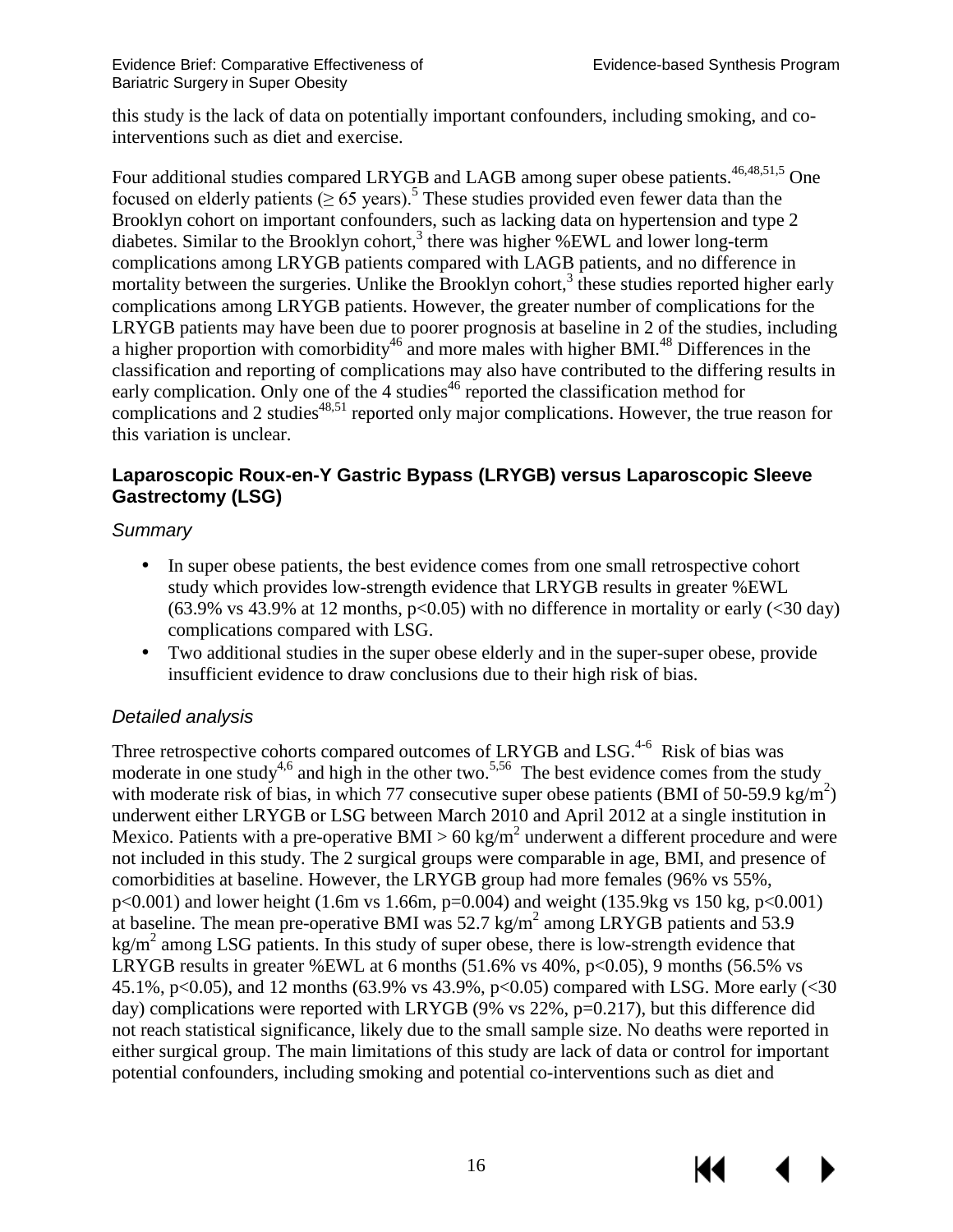exercise. Additionally, minimal information was reported on methods for data collection and outcome assessment.

Among the 2 studies with high risk of bias, one focused on super-super obesity.<sup>56</sup> In this study, 135 patients (BMI >  $60 \text{ kg/m}^2$ ) underwent either LRYGB or LSG between January 2008 and December 2013 at a single institution in New York. The 2 surgical groups were comparable in age, sex, BMI, ethnicity, and presence of comorbidities at baseline. The mean pre-operative BMI was 66.3 kg/m<sup>2</sup> among LRYGB patients and 68.4 kg/m<sup>2</sup> among LSG patients. This study provides low-strength evidence that there is no difference in the proportion of patients achieving %EWL success (> 30% EWL) with LRYGB or LSG at 3 months (28.95% vs 25%), 6 months (72.22% vs 59.09%), or 12 months (94.59% vs 100%). One death was reported in the LRYGB group. The main limitations of this study were very high levels of missing data, which reached 76% at one year, and lack of data for important potential confounders, including smoking, and potential co-interventions such as diet and exercise.

The second study with high risk of bias evaluated short-term outcomes in a very small cohort of 30 mostly female elderly super obese patients and found that, after a median of 37 months of follow-up, the most %EWL was achieved after LRYGB, followed by LSG, and LAGB (54.1% vs  $48.3\%$  vs  $26.2\%$ ).<sup>5</sup> But this evidence was insufficient to support conclusions because it was a single small retrospective study that had important methodological limitations, including lack of data on baseline characteristics between surgical groups at baseline and high loss to follow of 53.3%.

#### <span id="page-19-0"></span>**Banded versus Non-banded Laparoscopic Gastric Bypass**

#### *Summary*

A retrospective cohort comparing 268 super and morbidly obese patients who underwent banded or non-banded laparoscopic gastric bypass between 2007 and 2010 provides lowstrength evidence that the banded procedure led to greater 2-year %EWL (57.5% vs 47.6%, p=0.003) among super obese patients compared with the standard non-banded procedure.

#### *Detailed analysis*

A single retrospective cohort compared banded versus non-banded laparoscopic gastric bypass in a total of 268 who underwent these procedures between January 2007 and July 2010 at a single institution in Ohio.<sup>[7](#page-27-6)</sup> Non-banded patients were matched to banded patients by preoperative BMI, age, and gender. Analyses were performed in a subgroup of 189 super obese patients. At baseline overall, patients were similar in gender, age, preoperative BMI, and the presence of comorbidities, except dyslipidemia, which was more common among patients receiving the banded procedure (63% vs  $46\%$ , p=0.003). No information was provided on the characteristics of the super obese subgroup.

This study provides low-strength evidence that among the super obese subgroup, banded laparoscopic gastric bypass results in increased %EWL at 2 years (57.5% vs 47.6%, p=0.003) compared with the non-banded procedure. Morbidity and mortality outcomes were not reported for the super obese subgroup. For the overall study population, there was no difference in mortality  $(0.7\% \text{ vs } 0.7\%)$  or in early  $(19.4\% \text{ vs } 19.4\%)$  or late  $(10.4\% \text{ vs } 13.4\%)$  complications

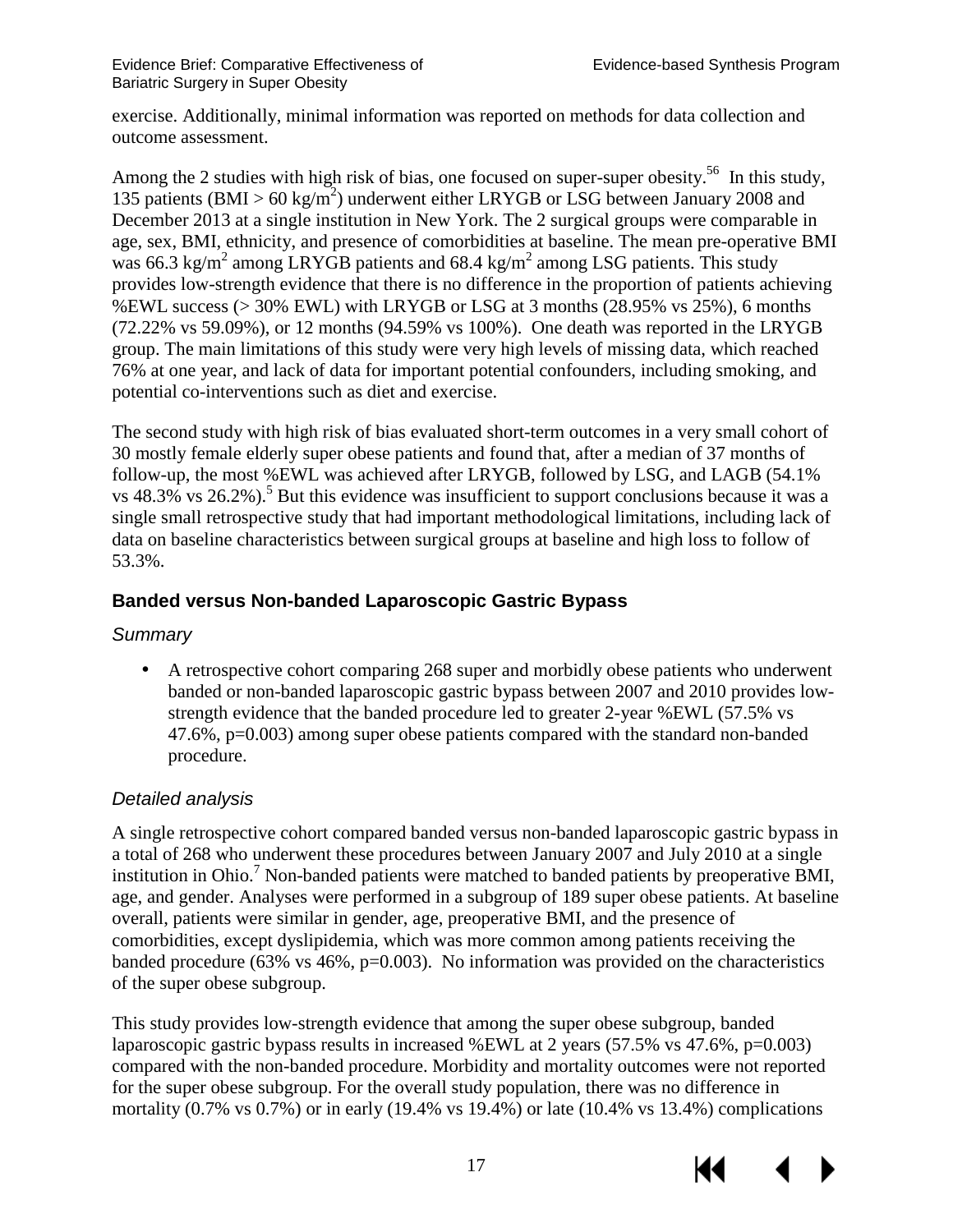with banded surgery. The main limitations of this study are the lack of control for potential confounders, including smoking, and the lack of data on potential co-interventions, such as diet and exercise.

#### <span id="page-20-0"></span>**Laparoscopic versus Open Gastric Bypass**

#### *Summary*

One retrospective non-VA cohort provided low-strength evidence that there is no difference in 2 year %EWL, mortality, or many complications between laparoscopic and open gastric bypass mega obese (BMI > 70 kg/m<sup>2</sup>) patients, but the potential for greater hernia incidence in the open surgery group. Another study provided insufficient evidence to draw conclusions about the comparison of laparoscopic and open procedures in the super obese.

#### *Detailed analysis*

Two retrospective cohort studies compared laparoscopic and open gastric bypass.<sup>[8](#page-27-7)[,9](#page-27-8)</sup> Findings from the 2 studies will be discussed separately, as one focused on a super obese subgroup<sup>[8](#page-27-7)</sup> and the other focused exclusively on a mega obese population (BMI > 70 kg/m<sup>2</sup>).<sup>[9](#page-27-8)</sup> The study of a mega obese sample<sup>9</sup> compared 89 patients undergoing open versus laparoscopic gastric bypass from January 2003 to May 2007 at a single center in Ohio. Patients were similar at baseline in age (42 years), BMI, sex (34% male), and presence of hypertension (63%), non-insulindependent diabetes (42%), and other comorbidities. Mean BMI was 80 kg/m<sup>2</sup> in the open surgery group and 77 kg/m<sup>2</sup> in the laparoscopic surgery group. Because it was a single small study, it provided only low-strength evidence that, compared to open surgery, %EWL was greater with laparoscopic surgery at 3 months  $(22.7\% \text{ vs } 17.5, \text{p}=0.016)$  and 6 months  $(37.6\% \text{ vs } 30.8\%$ , p=0.037) compared to open surgery, and comparable at one and 2 years (48% and 60% in both groups, respectively. One death was reported in the study period, in the open group (2%). Hernia incidence was greater in the open surgery group (19% vs 3%; *P=*0.02), but rates of other complications were similar between groups.

In the second study of a morbidly obese sample  $(BMI \ge 40 \text{ kg/m}^2)$ ,<sup>8</sup> a total of 967 patients underwent either open or laparoscopic surgery between January 2001 and July 2005 at Vanderbilt University Medical Center. Mean 2-year % EWL was stratified according to preoperative BMI class (40-50, 51-60 and  $> 61$ ). In the overall study group, laparoscopic surgery resulted in increased %EWL at one year (66.9% vs 57%, p=0.01) and 2 years (71.3% vs 67.3%, p=0.03) compared to the open surgery. However, among super obese patients, there was no difference in %EWL between the 2 surgical groups at 2 years (62% laparoscopic vs 67% open, BMI 51-60 kg/m<sup>2</sup> and 75% laparoscopic vs 65% open, BMI > 61 kg/m<sup>2</sup> [estimated from Figure 1]) However, this study provides insufficient information to draw conclusions because of the lack of information about the sample size or characteristics of the super obese subgroup. The study had a high risk of selection bias overall without adequate adjustment for confounding. Covariates that were reported suggested a more favorable prognosis in the laparoscopic group, with laparoscopic patients having a lower baseline BMI of  $(49.1 \text{ kg/m}^2 \text{ vs } 58.9 \text{ kg/m}^2, \text{p=0.001})$ and more likely to be female (86% vs 76%, p=0.001), while information on many other important covariates was missing.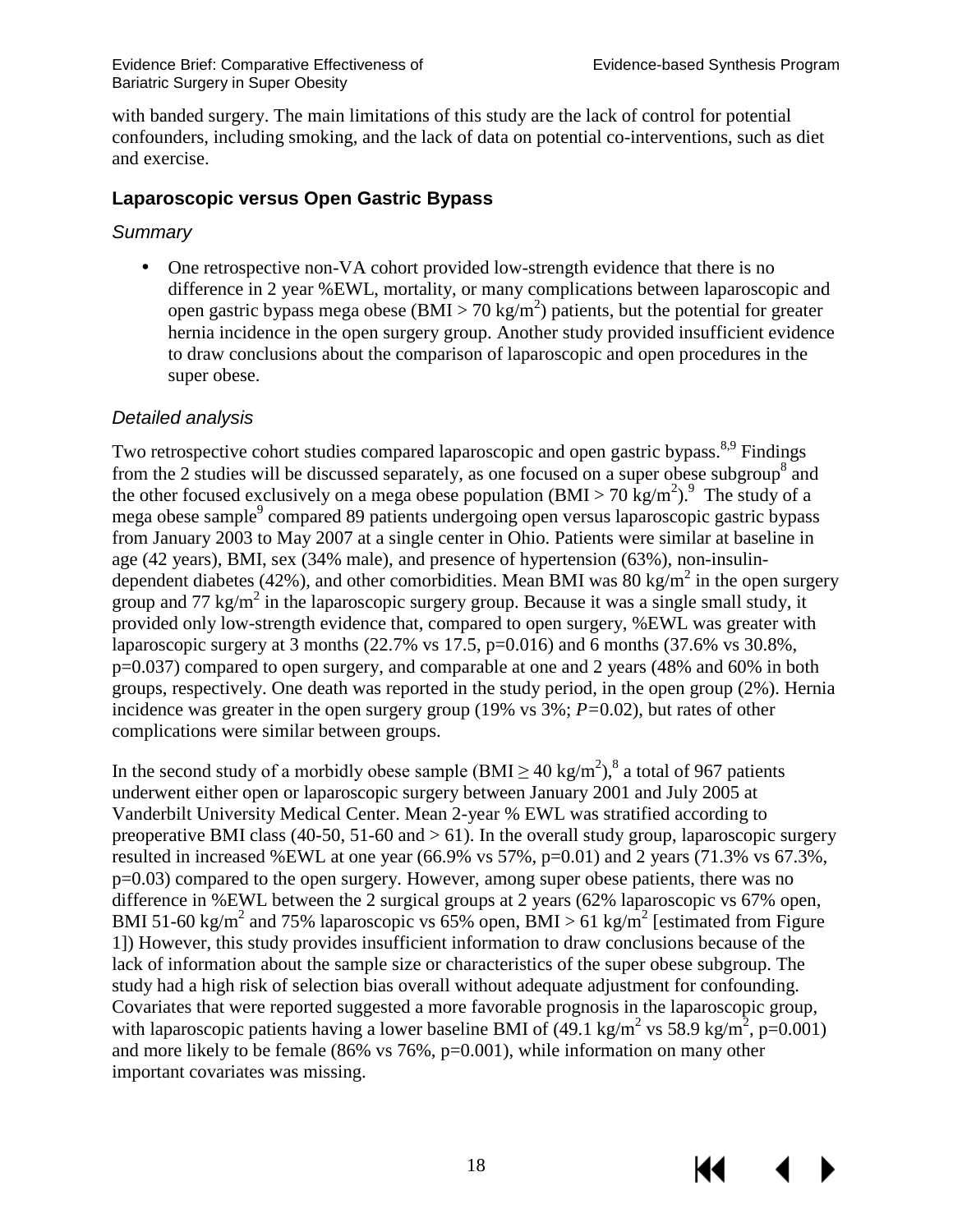## <span id="page-21-0"></span>**SUMMARY AND DISCUSSION**

Table 5 below summarizes the main findings from this review. We found no studies that evaluated barriers to obtaining bariatric surgery in super obese adults. A single VA study provides limited evidence that, compared to usual care, bariatric surgery can increase mortality in the first year, but decrease long-term mortality in super obese Veterans. Although a main advantage of this study is that it directly reflects outcomes that would be expected in the VA system, the care provided to the control group was not well-defined and information about many key covariates was missing.

Non-VA studies that compared different bariatric surgical procedures suggested some differences in weight loss and complications. Laparoscopic gastric bypass generally resulted in greater short-term proportion of excess weight loss (%EWL) than its comparators. The exception was that duodenal switch (DS) led to greater long-term weight loss than gastric bypass, but this came at the expense of more complications, potentially due to its greater technical complexity. However, these findings likely have low applicability to Veterans as patients were primarily females in their mid-thirties to forties and information was missing on diabetes, mental illness, and other important comorbidities.

<span id="page-21-1"></span>**Table 5. Summary of Findings: Comparative Effectiveness of Bariatric Surgery versus Non-Surgical Treatment and between Different Bariatric Surgeries in Studies or Subgroup Analyses Exclusively of Super Obese (BMI > 50 kg/m2) Patients**

| Number and type of studies<br>and sample sizes                                                                                      | Outcomes < 5 years (All low-<br>strength unless otherwise noted)                                                                                                                           | Outcomes $\geq$ 5 years (All<br>low-strength unless<br>otherwise noted)                                                                                                                                                                                                                           |
|-------------------------------------------------------------------------------------------------------------------------------------|--------------------------------------------------------------------------------------------------------------------------------------------------------------------------------------------|---------------------------------------------------------------------------------------------------------------------------------------------------------------------------------------------------------------------------------------------------------------------------------------------------|
| <b>Surgery vs Non-surgery</b>                                                                                                       |                                                                                                                                                                                            |                                                                                                                                                                                                                                                                                                   |
| 1 VA post-hoc subgroup<br>analysis from a retrospective<br>cohort <sup>1</sup> , N=2860                                             | $\acute{\mathbf{e}}$ mortality at 1 year; 4.93% vs<br>2.77%, aHR 1.57 (95% CI, 1.08-2.76)<br>$\hat{e}$ mortality at > 1 year to 5 years;<br>5.48% vs 11.4%, aHR 0.46 (95% CI,<br>0.33-0.64 | $\hat{e}$ mortality at > 5 years to 14<br>years; 9.5% vs 17.5%, aHR<br>$0.45$ (95 %CI, 0.34-0.60)                                                                                                                                                                                                 |
|                                                                                                                                     | Duodenal Switch (DS) vs Laparoscopic Roux-en-Y Gastric Bypass (LRYGB)                                                                                                                      |                                                                                                                                                                                                                                                                                                   |
| Short-term: 6 non-VA,<br>retrospective cohorts $3,4,47,49-51$<br>$N = 27,645$<br>Long-term: 1 non-VA RCT <sup>2</sup> ,<br>$N = 55$ | Insufficient evidence                                                                                                                                                                      | $\leq$ weight loss for DS; %<br>patients with BMI > 40 kg/m <sup>2</sup> :<br>DS=14% vs GB=55.3%,<br>$P=0.001$<br><b>é</b> hospital admissions; 59%<br>vs 29%, $P=0.02$ and surgeries<br>related to the initial procedure<br>for DS; 45% vs 10%, P=0.002<br>= mortality and diabetes<br>remission |
|                                                                                                                                     | Laparoscopic Roux-en-Y Gastric Bypass (LRYGB) vs Laparoscopic Adjustable Gastric Banding (LAGB)                                                                                            |                                                                                                                                                                                                                                                                                                   |
| 1 non-VA, single center,<br>retrospective cohort <sup>3</sup> , N=106                                                               | $\leq$ %EWL for LRYGB at 16 months;<br>52% vs 31%, p<0.001<br>= mortality and early complications<br>late complications for LRYGB;<br>28% vs 78%, p<0.05                                   | No evidence                                                                                                                                                                                                                                                                                       |
|                                                                                                                                     | Laparoscopic Roux-en-Y Gastric Bypass (LRYGB) vs Laparoscopic Sleeve Gastrectomy (LSG)                                                                                                     |                                                                                                                                                                                                                                                                                                   |
| Super obese: 2 non-VA, single                                                                                                       | Super obese: $\acute{\mathbf{e}}$ %EWL for LRYGB                                                                                                                                           | No evidence                                                                                                                                                                                                                                                                                       |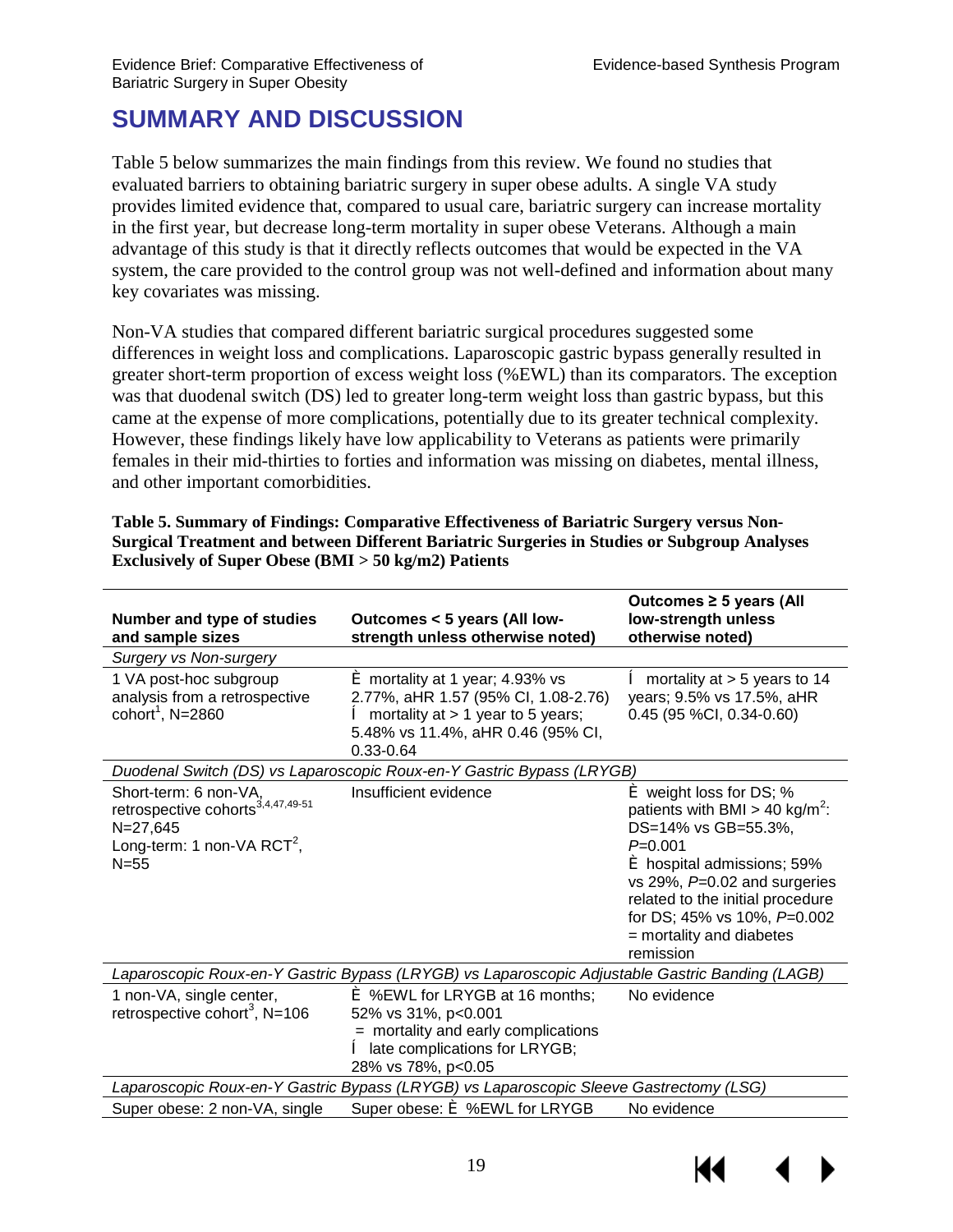| Number and type of studies<br>and sample sizes                                                                                              | Outcomes < 5 years (All low-<br>strength unless otherwise noted)                                                                                                                                                            | Outcomes $\geq$ 5 years (All<br>low-strength unless<br>otherwise noted) |
|---------------------------------------------------------------------------------------------------------------------------------------------|-----------------------------------------------------------------------------------------------------------------------------------------------------------------------------------------------------------------------------|-------------------------------------------------------------------------|
| center retrospective cohorts <sup>4,5</sup><br>$N = 107$<br>Super-super obese: 1 non-VA<br>single center retrospective<br>cohort, $6$ N=135 | at 12 months; 63.9% vs 43.9%,<br>p<0.05<br>= mortality and complications<br>Super-super obese: Insufficient<br>evidence                                                                                                     |                                                                         |
|                                                                                                                                             | Banded vs Non-Banded Laparoscopic Roux-en-Y Gastric Bypass (LRYGB)                                                                                                                                                          |                                                                         |
| 1 non-VA, single center<br>retrospective cohort <sup>7</sup> , N=189                                                                        | <b>€</b> %EWL for banded LRYGB at 2<br>years; 57.5% vs 47.6%, p=0.003                                                                                                                                                       | No evidence                                                             |
| Laparoscopic vs Open Gastric Bypass                                                                                                         |                                                                                                                                                                                                                             |                                                                         |
| 1 non-VA, subgroup analysis<br>from a single center<br>retrospective cohort <sup>8</sup> ,<br>N=unknown                                     | Insufficient evidence                                                                                                                                                                                                       | No evidence                                                             |
| In mega obese $(BMI > 70$<br>$kg/m2$ : 1 non-VA, single center<br>retrospective cohort <sup>9</sup> , N=89                                  | $\leq$ %EWL for laparoscopic at 3<br>(22.7% vs 17.5, p=0.016) and 6<br>months (37.6% vs 30.8%, p=0.037),<br>but comparable at 1-2 years<br><b>e</b> hernia with laparoscopic surgery<br>= mortality and other complications | No evidence                                                             |
| $*$ All low-strength evidence: $aHR - A$ diusted Hazard Ratio I RVGR - I aparoscopic Roux-en-V Gastric Rypass DS                            |                                                                                                                                                                                                                             |                                                                         |

\*All low-strength evidence; aHR = Adjusted Hazard Ratio, LRYGB = Laparoscopic Roux-en-Y Gastric Bypass, DS = Duodenal Switch, LAGB = Laparoscopic Adjustable Gastric Banding, LSG= Laparoscopic Sleeve Gastrectomy, %EWL = % Excess Weight Loss, T2DM = Type 2 Diabetes Mellitus

#### <span id="page-22-0"></span>**LIMITATIONS**

An evidence brief differs from a full systematic review in that the scope is narrowly defined and the traditional review methods are streamlined in order to synthesize evidence within a shortened timeframe. Brief or rapid review methodology is still developing and there is not yet consensus on what represents best practice. The 2 main methodological limitations of this evidence brief are its scope and our abbreviated search methods. First, regarding scope, although we focused on the SOTA committee's highest-priority outcomes of weight loss, mortality, obesity-related disease remission, complications, and cost, our time frame did not allow for evaluation of other outcomes that also can have important clinical implications (*eg*, surgical length, conversion from laparoscopic to open procedure, quality of life, functional capacity, adverse effects of surgery such as gastrointestinal changes, depression, substance abuse, etc). Also, given our abbreviated time frame, to obtain the most precise estimates of outcomes in the super obese, we focused on studies that exclusively included super obese patients or that separated out the super obese subgroup. However, given more time, further assessment of the very large body of existing evidence of broader patient populations of BMI > 35 kg/m<sup>2</sup> could provide additional information about patients with BMI > 50. As many studies that enrolled patients with BMI > 35 kg/m<sup>2</sup> included a subgroup of patients with  $\text{BMI} > 50 \text{ kg/m}^2$ , another option for evaluating the comparative effectiveness of bariatric surgery in the super obese is to use the large body of data from these existing studies to conduct an individual patient data meta-analysis of included patients with BMI > 50 kg/m<sup>2</sup>. Regarding our search methods, although we attempted to use an exhaustive list of search terms, the lack of a standard taxonomy for describing the super obese population in the literature made searching for this topic somewhat difficult. Also, for studies published through 2012, we relied on the reference lists of the large volume of previous well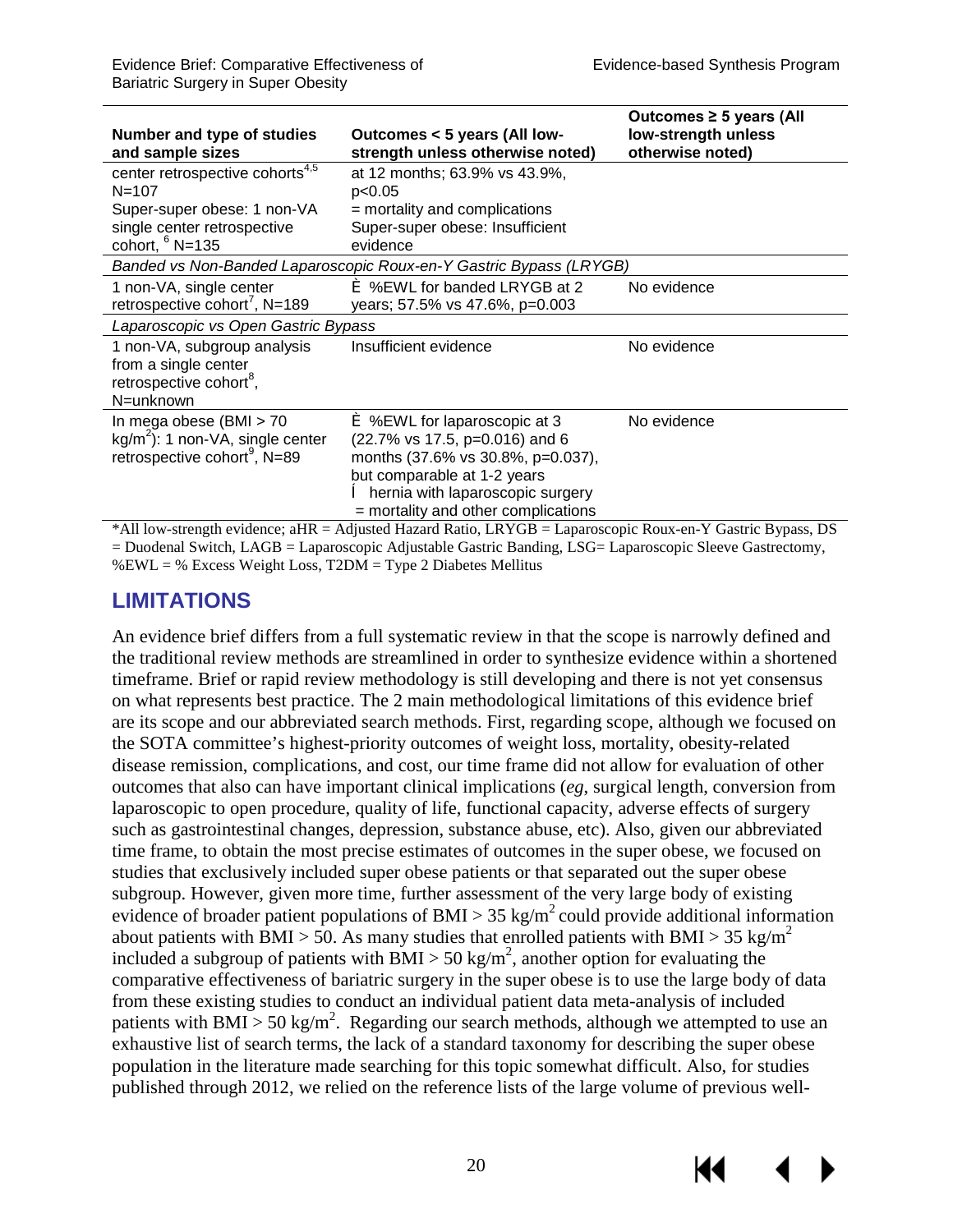conducted systematic reviews and only conducted new searches for studies published in 2013 and onward. For these 2 reasons, our search may have missed some relevant studies.

## <span id="page-23-0"></span>**GAPS AND FUTURE RESEARCH**

Several gaps in the evidence base in studies that separated out the super obese subgroup limited our ability to reach strong conclusions about the comparative effectiveness of bariatric surgery in this subgroup. For each key question, Table 6 below summarizes the gaps and future research recommendations, organized in the PICOTS framework (population, intervention, comparator, outcomes, timing, and setting). As the current evidence is very limited in the super obese, in setting their research agenda, we recommend that the HSR&D SOTA committee prioritize confirmation of the subgroup findings from Arterburn et al about the comparison of bariatric surgery to nonsurgical treatment in the super obese.<sup>1</sup> Answering questions about the long-term comparative effectiveness of surgical and nonsurgical weight loss interventions will help to determine the relevance of questions about choice of surgical approach and barriers to uptake of bariatric surgery. The most practical and applicable way to do this is to use a larger sample from existing VA quality improvement program data. Table 6 summarizes our recommendations about how to best remedy key limitations of previous research.

| <b>Evidence Gap</b><br><b>Research</b><br>Category<br>Key Question 1. What are the barriers to obtaining bariatric surgery in super obese adults?<br>To maximize the relevance of new<br>General<br>No evidence<br>studies to identify barriers to bariatric<br>surgery, the VA may consider<br>waiting for better clarification of the<br>balance of benefits and harms of<br>bariatric surgery for more extreme<br>levels of obesity. By waiting, the VA<br>could better focus the research on<br>barriers in patient subgroups<br>identified as most likely to succeed.<br>Key Question 2: In super obese adults, what is the comparative effectiveness of bariatric<br>surgery versus nonsurgical treatments (eg, dietary changes, lifestyle interventions,<br>medications)?<br>Population<br>Information about many key covariates was<br>Match surgical patients to<br>nonsurgical patients with<br>missing: smoking exposure, pre-operative care<br>and requirements, mental health status and<br>comparable eligibility for surgery and<br>at least add smoking, mental health<br>care in quaternary systems of care,<br>comorbidity severity, and adherence with post-<br>status, and comorbidity severity to<br>procedure recommendations. Also, no study<br>the list of covariates that Arterburn<br>evaluated whether differences in important<br>2015 adjusted for in multivariate<br>covariates could be used to predict response<br>regression analyses.<br>to bariatric surgery.<br>To help identify predictors of<br>favorable outcomes in super obese<br>patients, evaluate the role of a<br>broader range of key covariates<br>such as those listed as missing.<br>As suggested by NIDDKD/NHLBI<br>No information about nonsurgical care<br>Comparator |  |  | <b>Recommendations for Future</b> |  |
|---------------------------------------------------------------------------------------------------------------------------------------------------------------------------------------------------------------------------------------------------------------------------------------------------------------------------------------------------------------------------------------------------------------------------------------------------------------------------------------------------------------------------------------------------------------------------------------------------------------------------------------------------------------------------------------------------------------------------------------------------------------------------------------------------------------------------------------------------------------------------------------------------------------------------------------------------------------------------------------------------------------------------------------------------------------------------------------------------------------------------------------------------------------------------------------------------------------------------------------------------------------------------------------------------------------------------------------------------------------------------------------------------------------------------------------------------------------------------------------------------------------------------------------------------------------------------------------------------------------------------------------------------------------------------------------------------------------------------------------------------------------------------|--|--|-----------------------------------|--|
|                                                                                                                                                                                                                                                                                                                                                                                                                                                                                                                                                                                                                                                                                                                                                                                                                                                                                                                                                                                                                                                                                                                                                                                                                                                                                                                                                                                                                                                                                                                                                                                                                                                                                                                                                                           |  |  |                                   |  |
|                                                                                                                                                                                                                                                                                                                                                                                                                                                                                                                                                                                                                                                                                                                                                                                                                                                                                                                                                                                                                                                                                                                                                                                                                                                                                                                                                                                                                                                                                                                                                                                                                                                                                                                                                                           |  |  |                                   |  |
|                                                                                                                                                                                                                                                                                                                                                                                                                                                                                                                                                                                                                                                                                                                                                                                                                                                                                                                                                                                                                                                                                                                                                                                                                                                                                                                                                                                                                                                                                                                                                                                                                                                                                                                                                                           |  |  |                                   |  |
|                                                                                                                                                                                                                                                                                                                                                                                                                                                                                                                                                                                                                                                                                                                                                                                                                                                                                                                                                                                                                                                                                                                                                                                                                                                                                                                                                                                                                                                                                                                                                                                                                                                                                                                                                                           |  |  |                                   |  |
|                                                                                                                                                                                                                                                                                                                                                                                                                                                                                                                                                                                                                                                                                                                                                                                                                                                                                                                                                                                                                                                                                                                                                                                                                                                                                                                                                                                                                                                                                                                                                                                                                                                                                                                                                                           |  |  |                                   |  |
|                                                                                                                                                                                                                                                                                                                                                                                                                                                                                                                                                                                                                                                                                                                                                                                                                                                                                                                                                                                                                                                                                                                                                                                                                                                                                                                                                                                                                                                                                                                                                                                                                                                                                                                                                                           |  |  |                                   |  |

#### <span id="page-23-1"></span>**Table 6. Gaps in the Evidence Base and Recommendations for Future Research**

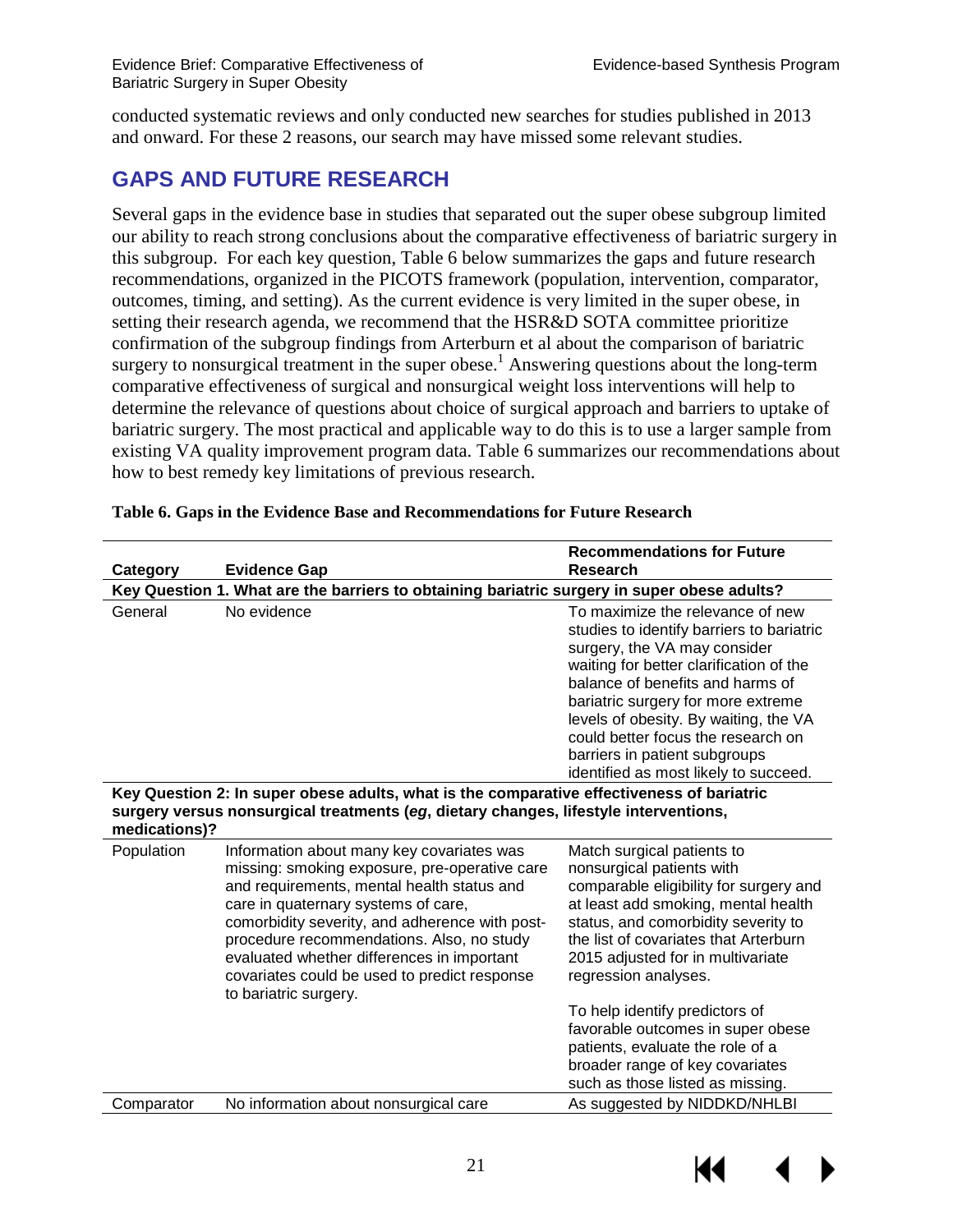| Category                                                                                                                   | <b>Evidence Gap</b>                                                                                                                                                                                                                                                                                                                                                                 | <b>Recommendations for Future</b><br><b>Research</b>                                                                                                                                                                                                                                                                                                                                                                                                                                                                                                              |  |
|----------------------------------------------------------------------------------------------------------------------------|-------------------------------------------------------------------------------------------------------------------------------------------------------------------------------------------------------------------------------------------------------------------------------------------------------------------------------------------------------------------------------------|-------------------------------------------------------------------------------------------------------------------------------------------------------------------------------------------------------------------------------------------------------------------------------------------------------------------------------------------------------------------------------------------------------------------------------------------------------------------------------------------------------------------------------------------------------------------|--|
|                                                                                                                            | provided to controls                                                                                                                                                                                                                                                                                                                                                                | May 2013 workshop participants, $\frac{39}{39}$<br>one solution may be to match<br>Veterans from the Surgical Quality<br>Improvement Program database to<br>those from other large VA<br>databases, such as the Corporate<br>Data Warehouse and Outpatient<br>Care File, with documented<br>participation in well-characterized<br>nonsurgical treatments, such as the<br>VA's comprehensive lifestyle<br>intervention, MOVE!® 59,60 However,<br>we recognize that matching on<br>MOVE! participation may limit<br>sample size as the program started<br>in 2006. |  |
| Outcomes                                                                                                                   | Literature has not evaluated a complete set of<br>key long-term outcomes, including weight loss,<br>mortality, obesity-related disease remission,<br>complications, and cost.                                                                                                                                                                                                       | Evaluate a more complete set of<br>outcomes.                                                                                                                                                                                                                                                                                                                                                                                                                                                                                                                      |  |
| <b>Study Design</b>                                                                                                        | No randomized controlled trials (RCTs).                                                                                                                                                                                                                                                                                                                                             | Although RCTs are the ideal, they<br>are likely not feasible. A more<br>practical approach to better<br>characterize the role of bariatric<br>surgery in the super obese may be<br>to use a larger sample from existing<br>VA quality improvement databases.<br>However, as such observational<br>studies are inherently subject to<br>greater risks of bias, they must be<br>carefully designed and executed to<br>address as many threats to internal<br>validity as possible.                                                                                  |  |
| Key Question 3: In super obese adults, what is the comparative effectiveness of different<br>bariatric surgery treatments? |                                                                                                                                                                                                                                                                                                                                                                                     |                                                                                                                                                                                                                                                                                                                                                                                                                                                                                                                                                                   |  |
| Population                                                                                                                 | Patients were primarily females in their mid-<br>thirties to forties and were missing information<br>on diabetes, mental illness, and other<br>important comorbidities. Also, these studies<br>had the same covariate limitations as in Key<br>Question 2.                                                                                                                          | Use data from the VA Surgical<br><b>Quality Improvement Program</b><br>database to evaluate the<br>comparative effectiveness of<br>different bariatric surgery<br>approaches using the methods<br>suggested above in Key Question 1<br>for accounting for and exploring<br>variation based on key covariates.                                                                                                                                                                                                                                                     |  |
| Outcomes                                                                                                                   | Literature has not evaluated cost.<br>Although in 2013 Hatoum and Kaplan<br>recommended adoption of percent of baseline<br>weight loss as the preferred weight loss<br>measure because it was the least influenced<br>by preoperative BMI, we found only one study<br>that used this outcome. <sup>44</sup> Instead, studies used<br>a wide variety of methods, including BMI loss, | Evaluate a more complete set of<br>outcomes in larger samples of<br>patients.<br>The bariatric surgery field in general<br>would benefit from work toward<br>standardization of outcome<br>definitions. <sup>19,61</sup>                                                                                                                                                                                                                                                                                                                                          |  |

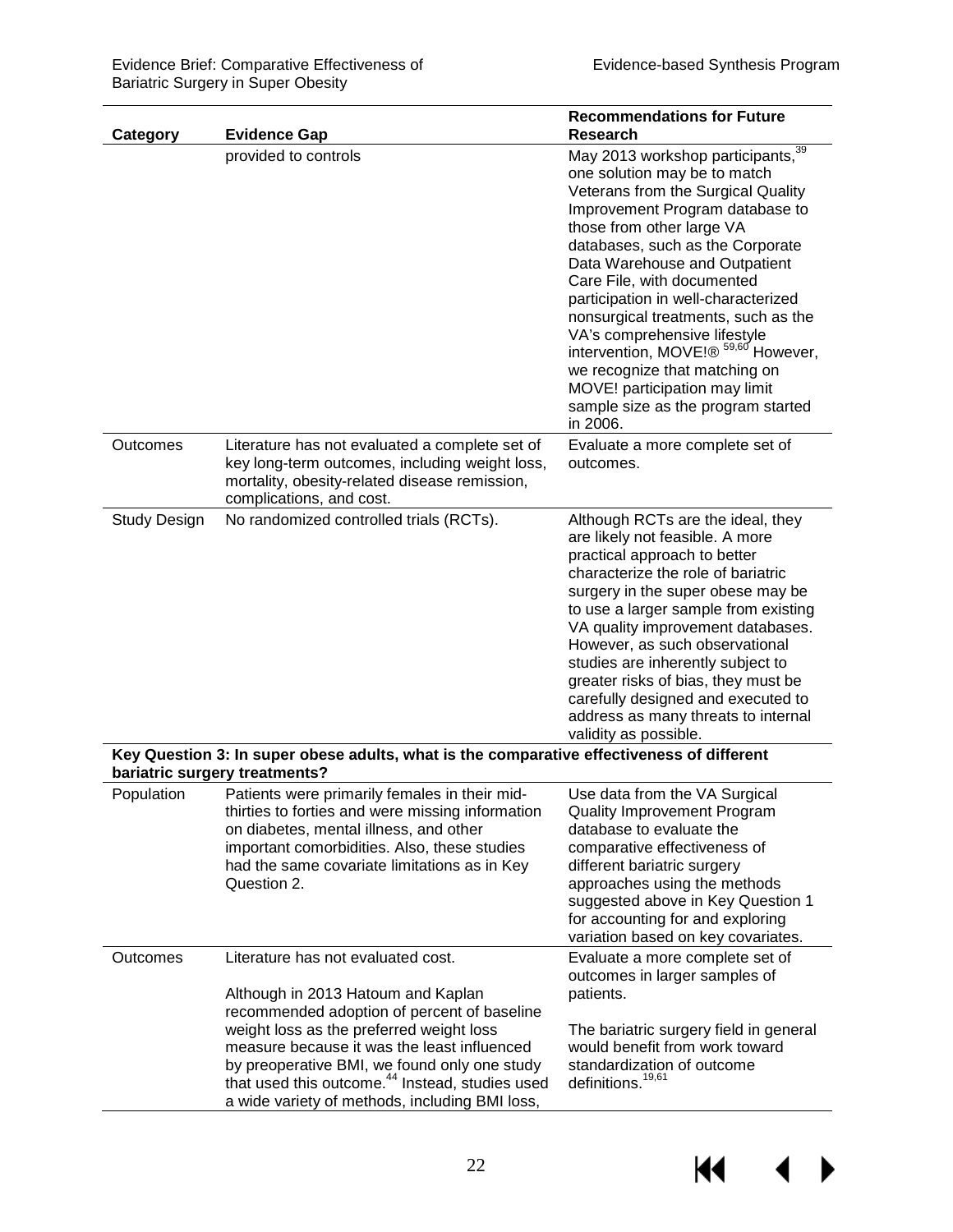<span id="page-25-0"></span> $M \rightarrow$ 

|                       |                                                                                                                                                                                                                                                                                                                                                                                                                                                                                                                                                                                                                                  | <b>Recommendations for Future</b>                                                                                                              |
|-----------------------|----------------------------------------------------------------------------------------------------------------------------------------------------------------------------------------------------------------------------------------------------------------------------------------------------------------------------------------------------------------------------------------------------------------------------------------------------------------------------------------------------------------------------------------------------------------------------------------------------------------------------------|------------------------------------------------------------------------------------------------------------------------------------------------|
| Category              | <b>Evidence Gap</b>                                                                                                                                                                                                                                                                                                                                                                                                                                                                                                                                                                                                              | <b>Research</b>                                                                                                                                |
|                       | weight loss, proportion of excess weight loss,<br>proportion of patients with a BMI over a certain<br>threshold, and proportion of patients that failed<br>to lose 50 percent or more of their excess<br>weight loss, and many studies did not report<br>measures of variance. There is also a lack of<br>standardized definitions for surgical<br>complication outcomes. This heterogeneity<br>makes it difficult to combine and compare<br>findings across studies.                                                                                                                                                            |                                                                                                                                                |
|                       | Studies were generally inadequately powered<br>to assess mortality and disease remission.                                                                                                                                                                                                                                                                                                                                                                                                                                                                                                                                        |                                                                                                                                                |
| Timing and<br>setting | For studies comparing different bariatric<br>surgery treatments in the super obese, the<br>majority of the evidence comes from outside of<br>the United States. Differences in health care<br>systems and standards of care from these<br>studies may have low applicability to the VA<br>healthcare system (eg, accreditation, level and<br>type of multidisciplinary care, pre-procedure<br>preparation/post-procedure support).<br>Except for a small study of 55 patients that<br>compared 5-year outcomes between duodenal<br>switch to gastric bypass, studies that compare<br>different bariatric surgeries provided only | Use data from the VA Surgical<br><b>Quality Improvement Program</b><br>database and evaluate at least 5<br>years of follow-up.                 |
|                       | short-term data.                                                                                                                                                                                                                                                                                                                                                                                                                                                                                                                                                                                                                 |                                                                                                                                                |
| General               |                                                                                                                                                                                                                                                                                                                                                                                                                                                                                                                                                                                                                                  |                                                                                                                                                |
| Outcomes              | There are no defined goals for the magnitude<br>of weight loss that is required for a meaningful<br>benefit in longevity and resolution of obesity-<br>related comorbidity. Philosophically, it may be<br>ideal to strive to reduce BMI to a level that<br>would eliminate their eligibility for bariatric<br>surgery. <sup>52</sup> But, as this is more difficult to<br>achieve in super obese patients, it could be<br>clinically useful to document what level of<br>weight loss is really necessary to achieve the<br>greater overall goals.                                                                                | To help inform how much weight<br>loss is enough, evaluate the<br>correlation between weight loss and<br>longevity and comorbidity resolution. |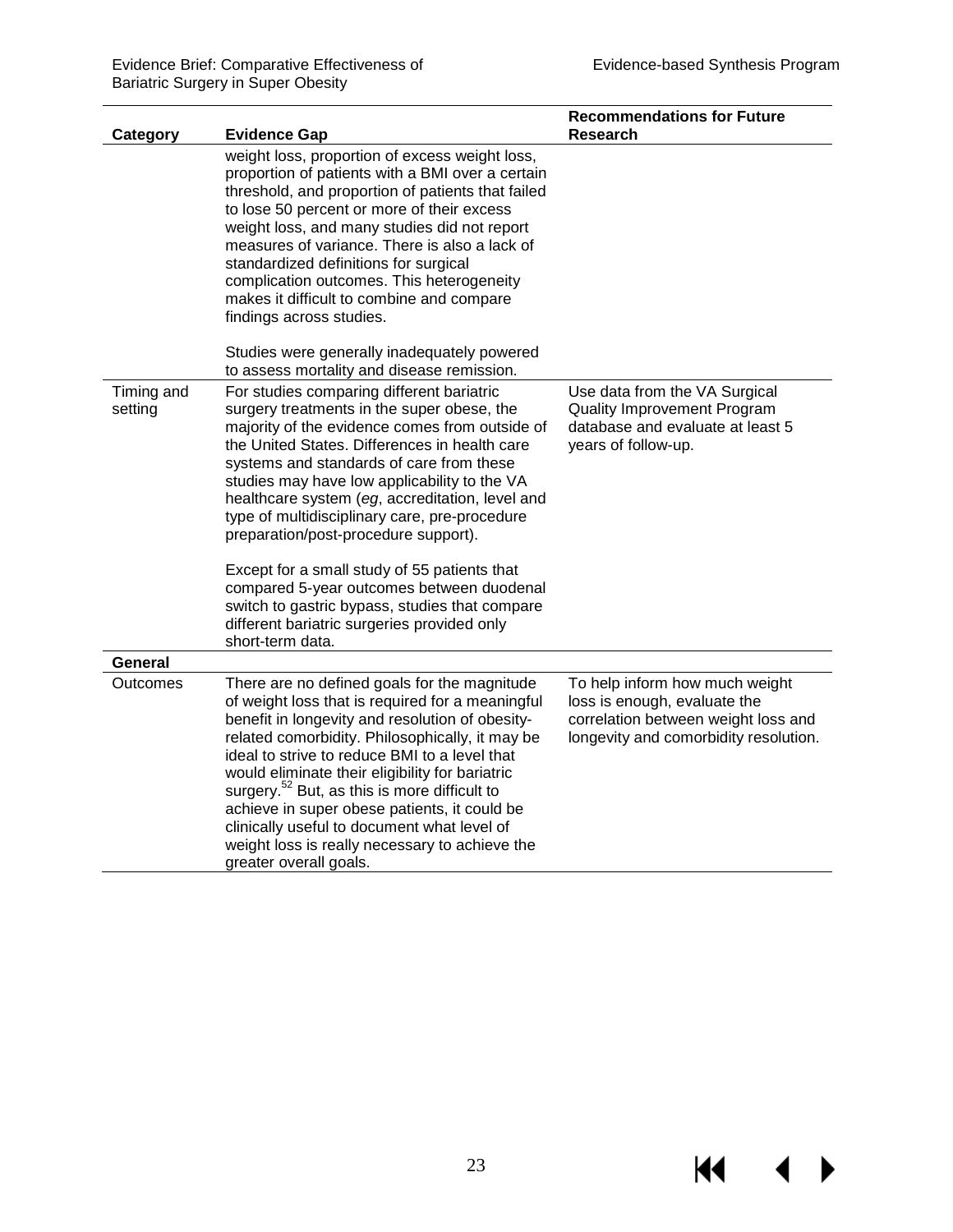## **CONCLUSIONS**

<span id="page-26-0"></span>The published literature that separates out the super obese is insufficient for determining the balance of benefits and harms of bariatric surgery in super obese Veterans, primarily due to the lack of long-term data on a complete set of key outcomes and limitations in previous research methods. In setting their research agenda, we recommend that SOTA workgroups prioritize confirmation of subgroup findings from Arterburn et  $al<sup>1</sup>$  $al<sup>1</sup>$  $al<sup>1</sup>$  that, compared to usual care, bariatric surgery can increase mortality in the first year, but decrease long-term mortality in super obese Veterans. Likely the most practical and applicable way to do this is to use a larger sample of existing VA quality improvement program data that matches to a better-characterized nonsurgical control group, evaluates a more complete set of outcomes and adds information on identified key covariates. Another option is to use the large body of data from existing studies with broader populations of patients with BMI > 35 kg/m<sup>2</sup> to conduct an individual patient data meta-analysis of included patients with BMI > 50 kg/m<sup>2</sup>.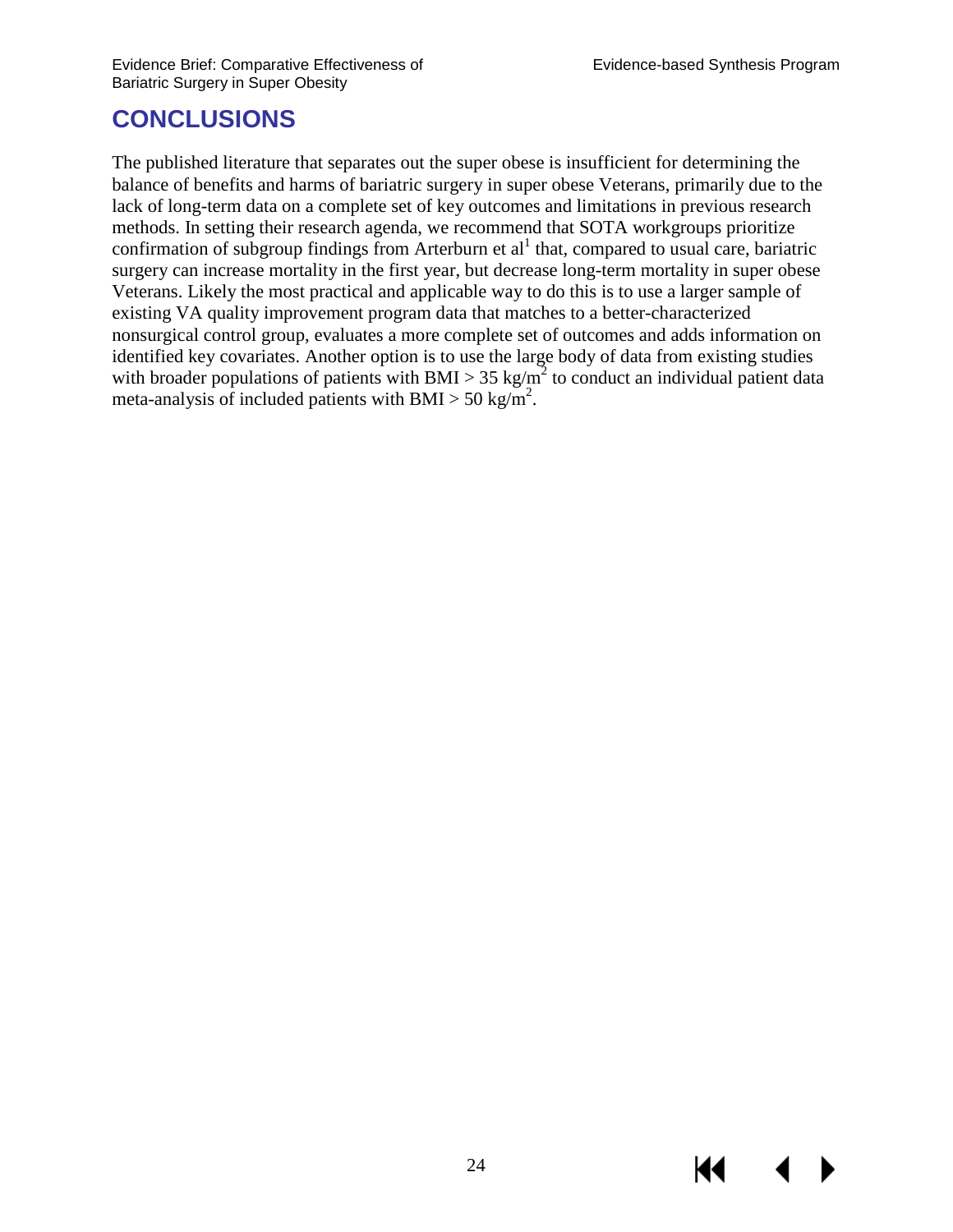## **REFERENCES**

- <span id="page-27-0"></span>**1.** Arterburn DE, Olsen MK, Smith VA, et al. Association between bariatric surgery and long-term survival. *JAMA.* Jan 6 2015;313(1):62-70.
- <span id="page-27-3"></span>**2.** Risstad H, Sovik TT, Engstrom M, et al. Five-year outcomes after laparoscopic gastric bypass and laparoscopic duodenal switch in patients with body mass index of 50 to 60: a randomized clinical trial. *JAMA Surgery.* Apr 2015;150(4):352-361.
- <span id="page-27-1"></span>**3.** Bowne WB, Julliard K, Castro AE, Shah P, Morgenthal CB, Ferzli GS. Laparoscopic gastric bypass is superior to adjustable gastric band in super morbidly obese patients: a prospective, comparative analysis. *Archives of Surgery.* 2006;141(7):683-689.
- <span id="page-27-2"></span>**4.** Zerrweck C, Sepulveda EM, Maydon HG, et al. Laparoscopic gastric bypass vs. sleeve gastrectomy in the super obese patient: early outcomes of an observational study. *Obesity Surgery.* May 2014;24(5):712-717.
- <span id="page-27-4"></span>**5.** Daigle CR, Andalib A, Corcelles R, Cetin D, Schauer PR, Brethauer SA. Bariatric and metabolic outcomes in the super-obese elderly. *Surgery for Obesity and Related Diseases.* 2015.
- <span id="page-27-5"></span>**6.** Serrano OK, Tannebaum JE, Cumella L, et al. Weight loss outcomes and complications from bariatric surgery in the super super obese. *Surgical Endoscopy.* 2015:1-7.
- <span id="page-27-6"></span>**7.** Heneghan HM, Annaberdyev S, Eldar S, Rogula T, Brethauer S, Schauer P. Banded Roux-en-Y gastric bypass for the treatment of morbid obesity. *Surgery for Obesity & Related Diseases.* Mar-Apr 2014;10(2):210-216.
- <span id="page-27-7"></span>**8.** Sekhar N, Torquati A, Youssef Y, Wright JK, Richards WO. A comparison of 399 open and 568 laparoscopic gastric bypasses performed during a 4-year period. *Surgical Endoscopy.* Apr 2007;21(4):665-668.
- <span id="page-27-8"></span>**9.** Roland JC, Needleman BJ, Muscarella P, Cook CH, Narula VK, Mikami DJ. Laparoscopic Roux-en-Y gastric bypass in patients with body mass index  $>70$  kg/m2. *Surg Obes Relat Dis.* 2011;7(5):587-591.
- **10.** *Weight Management SOTA* 2015.
- <span id="page-27-9"></span>**11.** Ogden CL, Carroll MD, Kit BK, Flegal KM. Prevalence of childhood and adult obesity in the United States, 2011-2012. *JAMA.* 2014;311(8):806-814.
- <span id="page-27-10"></span>**12.** Canadian Agency for Drugs and Technologies in Health. Bariatric Surgical Procedures for Obese and Morbidly Obese Patients: A Review of Comparative Clinical and Cost-Effectiveness, and Guidelines. *CADTH Rapid Response Service.* 2014.
- **13.** Canadian Agency for Drugs and Technologies in Health. Bariatric Surgery for Obese Patients with Co-Morbidities: A Review of Clinical Effectiveness, Cost-Effectiveness, and Guidlines. *CADTH Rapid Response Service.* 2013.
- <span id="page-27-11"></span>**14.** Colquitt JL, Pickett K, Loveman E, Frampton GK. Surgery for weight loss in adults. *Cochrane Database of Systematic Reviews.* 2014;8:CD003641.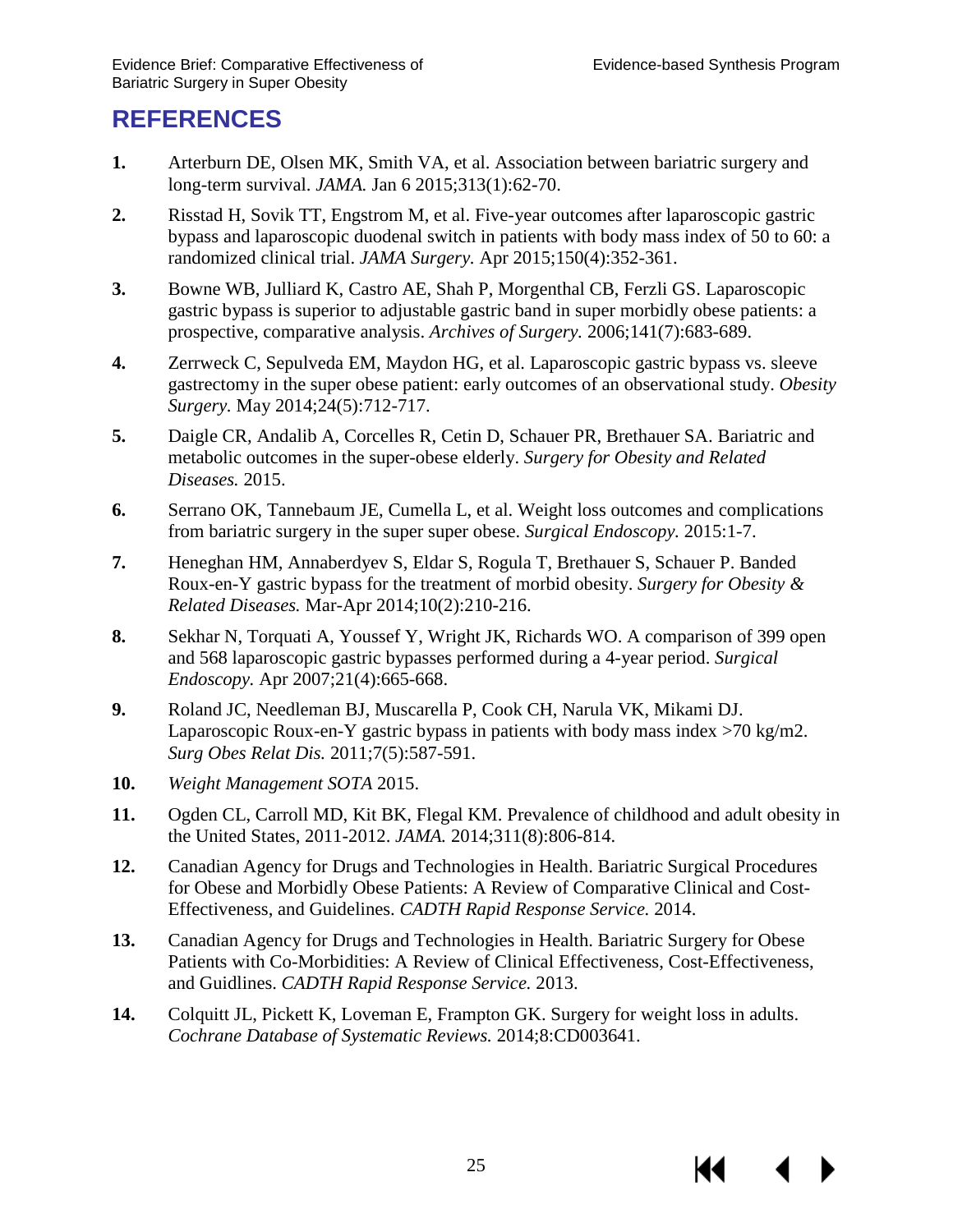КK

- **15.** Gloy VL, Briel M, Bhatt DL, et al. Bariatric surgery versus non-surgical treatment for obesity: a systematic review and meta-analysis of randomised controlled trials. *BMJ.*  2013;347:f5934.
- **16.** National Heart LaBI. *Managing overweight and obesity in adults: systematic evidence review for the Obesity Expert Panel*: National Institutes of Health 2013.
- **17.** Padwal R, Klarenbach S, Wiebe N, et al. Bariatric surgery: a systematic review of the clinical and economic evidence. *Journal of General Internal Medicine.*  2011;26(10):1183-1194.
- **18.** Puzziferri N, Roshek TB, 3rd, Mayo HG, Gallagher R, Belle SH, Livingston EH. Longterm follow-up after bariatric surgery: a systematic review. *JAMA.* Sep 3 2014;312(9):934-942.
- <span id="page-28-4"></span>**19.** Washington State Health Care Authority. Bariatric Surgery: Final Evidence Report. *Institute for Clinical and Economic Review.* 2015.
- <span id="page-28-0"></span>**20.** Jensen MD, Ryan DH, Apovian CM, et al. 2013 AHA/ACC/TOS guideline for the management of overweight and obesity in adults: a report of the American College of Cardiology/American Heart Association Task Force on Practice Guidelines and The Obesity Society.[Erratum appears in J Am Coll Cardiol. 2014 Jul 1;63(25 Pt B):3029- 3030]. *Journal of the American College of Cardiology.* Jul 1 2014;63(25 Pt B):2985- 3023.
- **21.** Mechanick JI, Youdim A, Jones DB, et al. Clinical practice guidelines for the perioperative nutritional, metabolic, and nonsurgical support of the bariatric surgery patient--2013 update: cosponsored by American Association of Clinical Endocrinologists, The Obesity Society, and American Society for Metabolic & Bariatric Surgery. *Obesity.* Mar 2013;21 Suppl 1:S1-27.
- **22.** NIH Conference. Gastrointestinal surgery for severe obesity-consensus development conference panel. *Annals of Internal Medicine.* 1991;115:956-961.
- **23.** The Management of Overweight and Obesity Working Group. *Va/DoD clinical practice guideline for screening and management of overweight and obesity*2014.
- <span id="page-28-1"></span>**24.** Mayo Clinic. Guides to types of weight-loss surgery. 2015; [http://www.mayoclinic.org/tests-procedures/bariatric-surgery/in-depth/weight-loss](http://www.mayoclinic.org/tests-procedures/bariatric-surgery/in-depth/weight-loss-surgery/art-20045334)[surgery/art-20045334.](http://www.mayoclinic.org/tests-procedures/bariatric-surgery/in-depth/weight-loss-surgery/art-20045334) Accessed September, 2015.
- <span id="page-28-2"></span>**25.** Buchwald H, Estok R, Fahrbach K, Banel D, Sledge I. Trends in mortality in bariatric surgery: a systematic review and meta-analysis. *Surgery.* 2007;142(4):621-635.
- <span id="page-28-3"></span>**26.** Livhits M, Mercado C, Yermilov I, et al. Preoperative predictors of weight loss following bariatric surgery: systematic review. *Obesity Surgery.* Jan 2012;22(1):70-89.
- <span id="page-28-5"></span>**27.** Petry NM, Barry D, Pietrzak RH, Wagner JA. Overweight and obesity are associated with psychiatric disorders: results from the National Epidemiologic Survey on Alcohol and Related Conditions. *Psychosomatic medicine.* 2008;70(3):288-297.
- <span id="page-28-6"></span>**28.** Livingston EH, Arterburn D, Schifftner TL, Henderson WG, DePalma RG. National Surgical Quality Improvement Program analysis of bariatric operations: modifiable risk

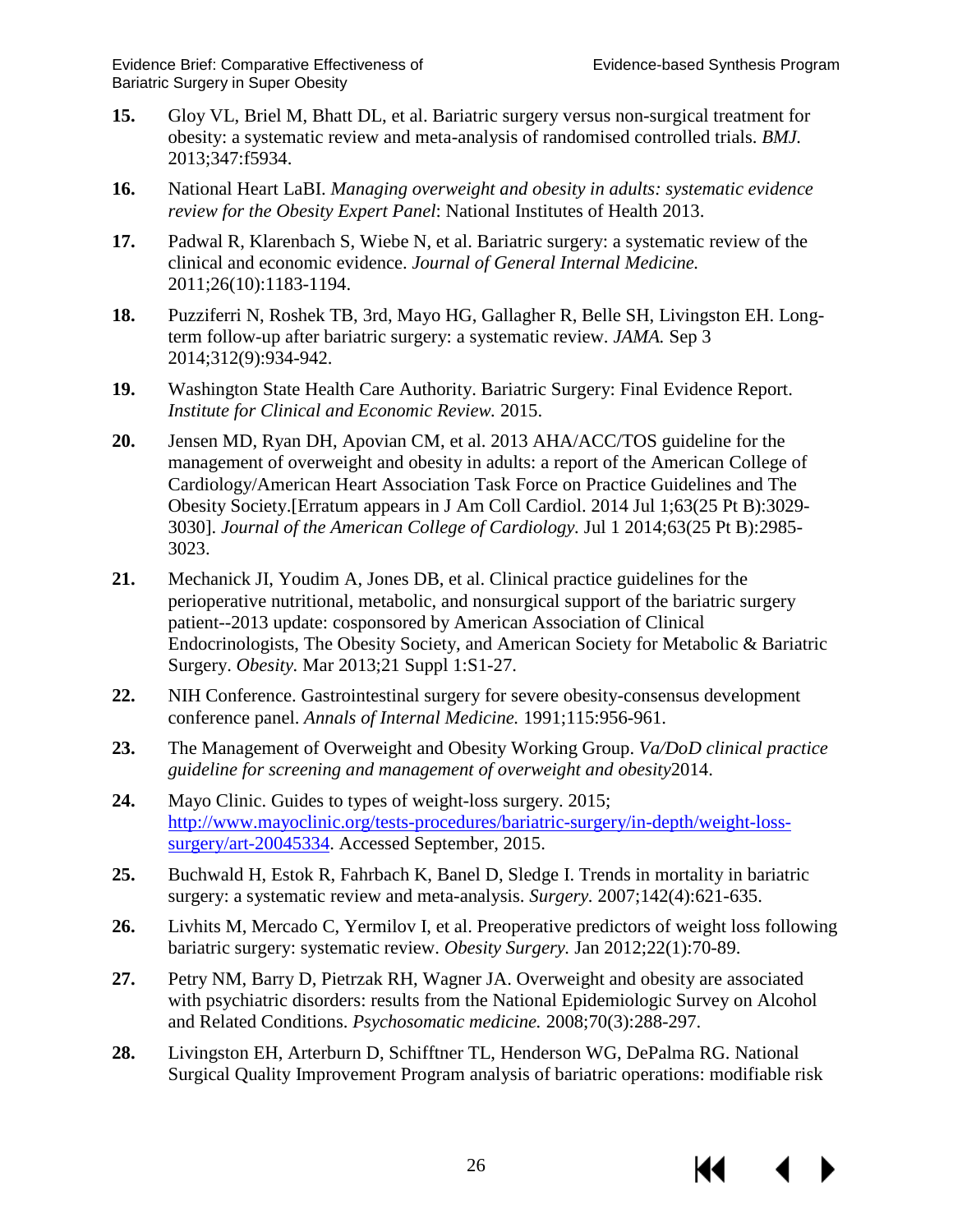factors contribute to bariatric surgical adverse outcomes. *Journal of the American College of Surgeons.* Nov 2006;203(5):625-633.

- <span id="page-29-0"></span>**29.** Schauer DP, Arterburn DE, Livingston EH, et al. Impact of bariatric surgery on life expectancy in severely obese patients with diabetes: a decision analysis. *Annals of Surgery.* May 2015;261(5):914-919.
- <span id="page-29-1"></span>**30.** Arterburn D, Livingston EH, Schifftner T, Kahwati LC, Henderson WG, Maciejewski ML. Predictors of long-term mortality after bariatric surgery performed in Veterans Affairs medical centers. *Archives of Surgery.* Oct 2009;144(10):914-920.
- <span id="page-29-2"></span>**31.** Galinsky T, Hudock S, Streit J. Addressing the Need for Research on Bariatric Patient Handling. *Rehabilitation Nursing.* 2010;35(6):242-247.
- <span id="page-29-3"></span>**32.** Huerta S, Li Z, Anthony T, Livingston EH. Feasibility of a supervised inpatient lowcalorie diet program for massive weight loss prior to RYGB in superobese patients. *Obesity Surgery.* Feb 2010;20(2):173-180.
- <span id="page-29-4"></span>**33.** Sturm R. Increases in morbid obesity in the USA: 2000–2005. *Public Health.*  2007;121(7):492-496.
- <span id="page-29-5"></span>**34.** Sturm R, Hattori A. Morbid obesity rates continue to rise rapidly in the United States. *International Journal of Obesity.* 2013;37(6):889-891.
- <span id="page-29-6"></span>**35.** Andreyeva T, Sturm R, Ringel JS. Moderate and severe obesity have large differences in health care costs. *Obesity Research.* 2004;12(12):1936-1943.
- <span id="page-29-7"></span>**36.** Arterburn DE, Maciejewski ML, Tsevat J. Impact of morbid obesity on medical expenditures in adults. *International Journal of Obesity.* 2005;29(3):334-339.
- <span id="page-29-8"></span>**37.** Faria GR, Preto JR, Costa-Maia J. Gastric bypass is a cost-saving procedure: results from a comprehensive Markov model. *Obesity Surgery.* Apr 2013;23(4):460-466.
- <span id="page-29-9"></span>**38.** Courcoulas AP, Yanovski SZ, Bonds D, et al. Long-term outcomes of bariatric surgery: a National Institutes of Health symposium. *JAMA Surgery.* Dec 2014;149(12):1323-1329.
- <span id="page-29-10"></span>**39.** Wolfe BM, Belle, S.H. Long-term Risks and Benefits of Bariatric Surgery: A Research Challenge. *JAMA - Journal of the American Medical Association.* 2015;312(17).
- <span id="page-29-11"></span>**40.** National Institutes of Health. Long-Term Outcomes of Bariatric Surgery Using Large Datasets (RO1): Department of Health and Human Services; 2014
- <span id="page-29-12"></span>**41.** Higgins JP, Altman DG, Gotzsche PC, et al. The Cochrane Collaboration's tool for assessing risk of bias in randomised trials. *BMJ.* 2011;343:d5928.
- <span id="page-29-13"></span>**42.** Viswanathan M, Ansari M, Berkman ND, et al. *Assessing the Risk of Bias of Individual Studies in Systematic Reviews of Health Care Interventions:Methods Guide for Comparative Effectiveness Reviews*. Rockville, MD2012.
- <span id="page-29-14"></span>**43.** Berkman ND, Lohr KN, Ansari M, et al. *Grading the Strength of a Body of Evidence When Assessing Health Care Interventions for the Effective Health Care Program of the Agency for Healthcare Research and Quality: An Update Methods Guide for Effectiveness and Comparative Effectiveness Reviews*. Rockville MD2013.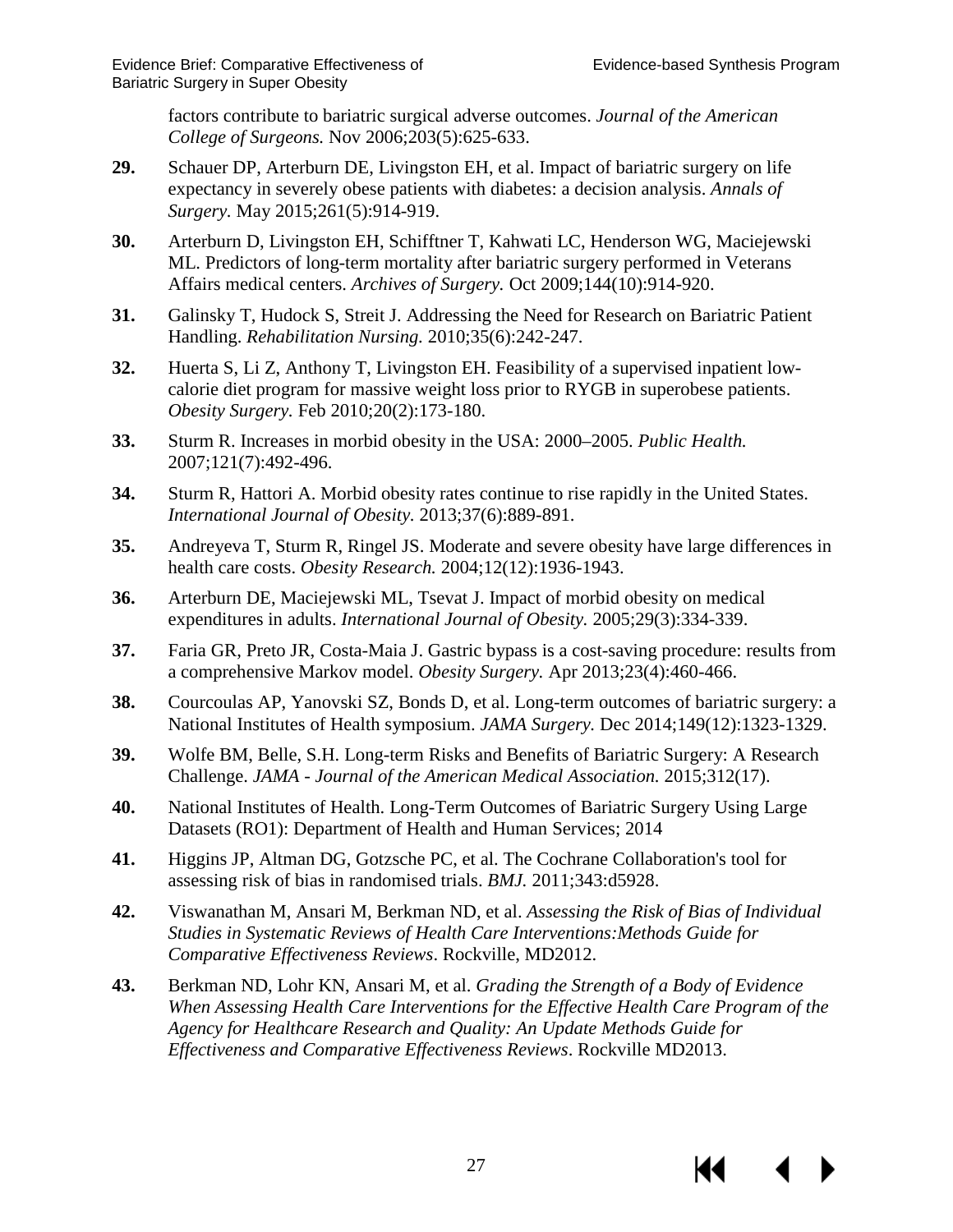- <span id="page-30-2"></span>**44.** Hatoum IJ, Kaplan LM. Advantages of percent weight loss as a method of reporting weight loss after Roux-en-Y gastric bypass. *Obesity (Silver Spring, Md.).*  2013;21(8):1519-1525.
- <span id="page-30-3"></span>**45.** Hedberg J, Sundstrom J, Sundbom M. Duodenal switch versus Roux-en-Y gastric bypass for morbid obesity: systematic review and meta-analysis of weight results, diabetes resolution and early complications in single-centre comparisons. *Obesity Reviews.* Jul 2014;15(7):555-563.
- <span id="page-30-4"></span>**46.** Giordano S, Tolonen P, Victorzon M. Laparoscopic Roux-en-Y gastric bypass versus laparoscopic adjustable gastric banding in the super-obese: peri-operative and early outcomes. *Scandinavian Journal of Surgery: SJS.* Mar 2015;104(1):5-9.
- <span id="page-30-0"></span>**47.** Laurenius A, Taha O, Maleckas A, Lönroth H, Olbers T. Laparoscopic biliopancreatic diversion/duodenal switch or laparoscopic Roux-en-Y gastric bypass for super-obesity weight loss versus side effects. *Surgery for Obesity and Related Diseases.* 2010;6(4):408- 414.
- <span id="page-30-5"></span>**48.** Mognol P, Chosidow D, Marmuse JP. Laparoscopic gastric bypass versus laparoscopic adjustable gastric banding in the super-obese: a comparative study of 290 patients. *Obesity Surgery.* Jan 2005;15(1):76-81.
- <span id="page-30-1"></span>**49.** Nelson DW, Blair KS, Martin MJ. Analysis of obesity-related outcomes and bariatric failure rates with the duodenal switch vs gastric bypass for morbid obesity. *Archives of Surgery.* Sep 2012;147(9):847-854.
- <span id="page-30-9"></span>**50.** O'Rourke RW, Andrus J, Diggs BS, Scholz M, McConnell DB, Deveney CW. Perioperative morbidity associated with bariatric surgery: an academic center experience. *Archives of Surgery.* 2006;141(3):262-268.
- <span id="page-30-6"></span>**51.** Parikh MS, Shen R, Weiner M, Siegel N, Ren CJ. Laparoscopic bariatric surgery in super-obese patients (BMI>50) is safe and effective: a review of 332 patients. *Obesity Surgery.* Jun-Jul 2005;15(6):858-863.
- <span id="page-30-7"></span>**52.** Prachand VN, Davee RT, Alverdy JC. Duodenal switch provides superior weight loss in the super-obese (BMI > or =50 kg/m2) compared with gastric bypass. *Annals of Surgery.*  Oct 2006;244(4):611-619.
- <span id="page-30-10"></span>**53.** Sovik TT, Aasheim ET, Taha O, et al. Weight loss, cardiovascular risk factors, and quality of life after gastric bypass and duodenal switch: a randomized trial. *Annals of Internal Medicine.* Sep 6 2011;155(5):281-291.
- <span id="page-30-12"></span>**54.** Sovik TT, Karlsson J, Aasheim ET, et al. Gastrointestinal function and eating behavior after gastric bypass and duodenal switch. *Surgery for Obesity & Related Diseases.* Sep-Oct 2013;9(5):641-647.
- <span id="page-30-11"></span>**55.** Sovik TT, Taha O, Aasheim ET, et al. Randomized clinical trial of laparoscopic gastric bypass versus laparoscopic duodenal switch for superobesity. *British Journal of Surgery.*  Feb 2010;97(2):160-166.
- <span id="page-30-8"></span>**56.** Topart P, Becouarn G, Ritz P. Weight loss is more sustained after biliopancreatic diversion with duodenal switch than Roux-en-Y gastric bypass in superobese patients. *Surgery for Obesity & Related Diseases.* Jul-Aug 2013;9(4):526-530.